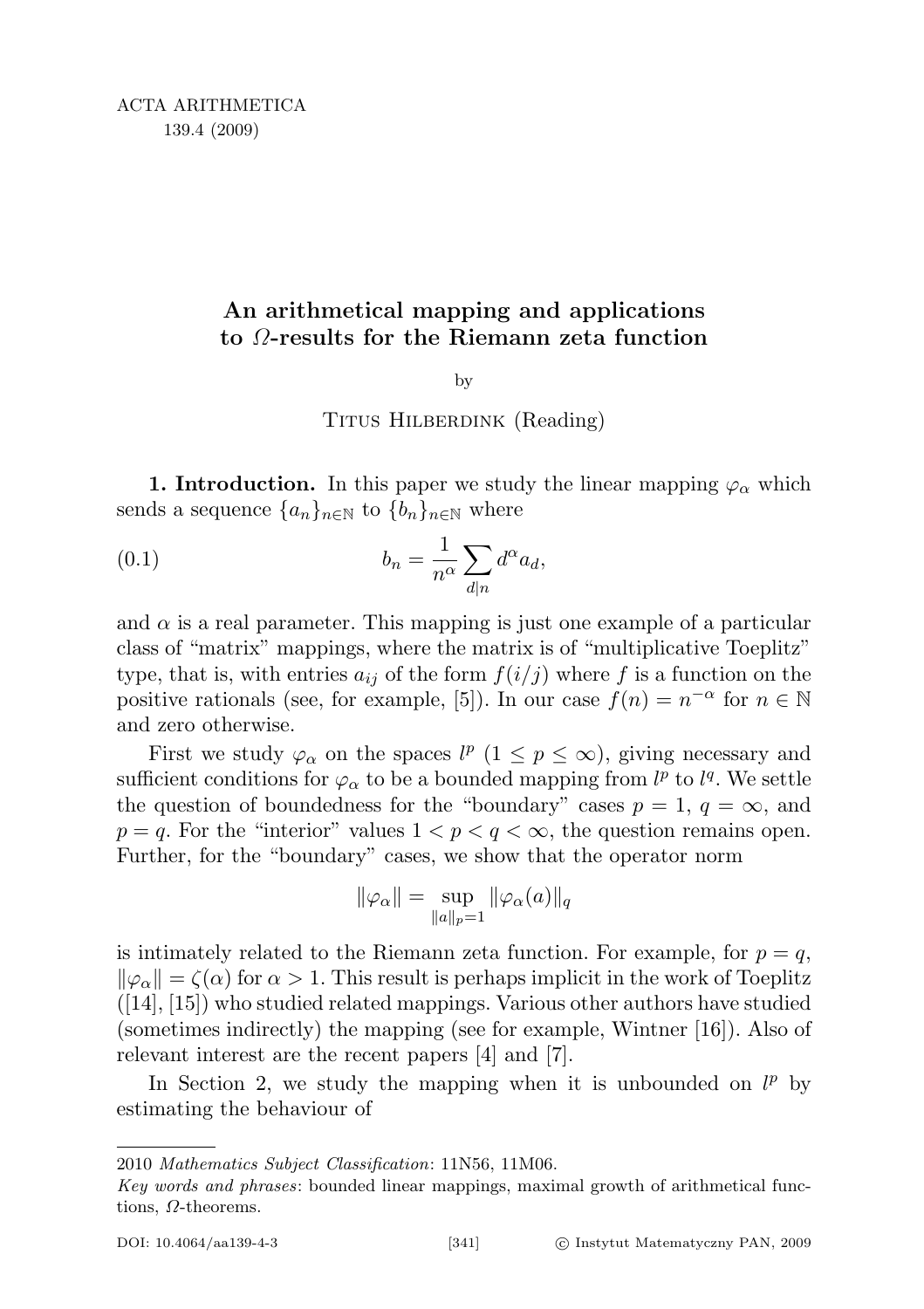$$
B_{p,q,\alpha}(N) = \sup_{\|a\|_p = 1} \left(\sum_{n=1}^N |b_n|^q\right)^{1/q}
$$

for large N. We obtain formulas for  $B_{1,q,\alpha}(N)$  and  $B_{p,\infty,\alpha}(N)$ , while for the case  $p = q$ , we obtain approximate formulas. For example, for the case  $p = q = 2$  and writing  $B_{\alpha}(N)$  for  $B_{2,2,\alpha}(N)$ ,

$$
\frac{(\log N)^{1-\alpha}}{2(1-\alpha)\log\log N} \lesssim \log B_{\alpha}(N) \lesssim \frac{(1+(2\alpha-1)^{-\alpha})(\log N)^{1-\alpha}}{2(1-\alpha)\log\log N}
$$
\n
$$
(1/2 < \alpha < 1).
$$

In the next section, we show that  $B_{\alpha}(N)$  provides a lower bound for  $\max_{t \leq N} |\zeta(\alpha + it)|$ . For the Dirichlet polynomial  $A_N(t) = \sum_{n \leq N} a_n n^{it}$ , and  $\alpha > 1/2$ ,

(0.2) 
$$
\frac{1}{T} \int_{0}^{T} |\zeta(\alpha+it)|^{2} |A_{N}(t)|^{2} dt \sim \sum_{m,n \leq N} \frac{a_{m} \overline{a}_{n} (m,n)^{2\alpha}}{(mn)^{\alpha}}.
$$

But the right-hand side above is also close to  $(1/\zeta(2\alpha))\sum_{n\leq N} |b_n|^2$ . We show that (0.2) also holds for N as large as  $T^{\lambda}$  for some  $\lambda > 0$  if  $(a_n) \in l^2$ . Results of this type (with a larger range of  $\lambda$ ) are well-known (see for example [1] and [8]) especially for  $\alpha = 1/2$ , but under the condition that  $a_n = O(n^{-\alpha})$ . As a result we find that  $B_{\alpha}(N)$  provides a lower bound for  $\max_{t\leq T} |\zeta(\alpha+it)|$ : for every  $\varepsilon > 0$ ,

$$
\max_{t \leq T} |\zeta(\alpha + it)| \geq B_{\alpha}(T^{\frac{2}{3}(\alpha - 1/2) - \varepsilon})
$$

for all  $T$  sufficiently large.

Using the lower bounds obtained in §2, one has

$$
\max_{0 \le t \le T} |\zeta(\alpha + it)| \ge \exp\left\{c \, \frac{(\log T)^{1-\alpha}}{\log \log T}\right\} \quad (1/2 < \alpha < 1)
$$

for some  $c > 0$ , and  $\max_{1 \le t \le T} |\zeta(1+it)| \ge e^{\gamma} \log \log T + O(1)$ . The result for  $\alpha = 1$  is close to best known, but for  $1/2 < \alpha < 1$ , the better bound with  $\log \log T$  replaced by  $(\log \log T)^{\alpha}$  is available (see [9]). However, with little extra effort, we show in Theorem 3.5 that  $|\zeta(\alpha+it)|$  is this large for a fairly large set of values from  $[0, T]$  by showing that for all  $c > 0$  sufficiently small, the measure of the set

$$
\left\{ t \in [0, T] : |\zeta(\alpha + it)| > \exp\left\{ c \, \frac{(\log T)^{1-\alpha}}{\log \log T} \right\} \right\}
$$

is at least  $T^{(1+2\alpha)/3}$  for  $1/2 < \alpha < 1$ , while for A sufficiently large, the measure of the set

$$
\{t\in [1,T]: |\zeta(1+it)|>e^\gamma\log\log T-A\}
$$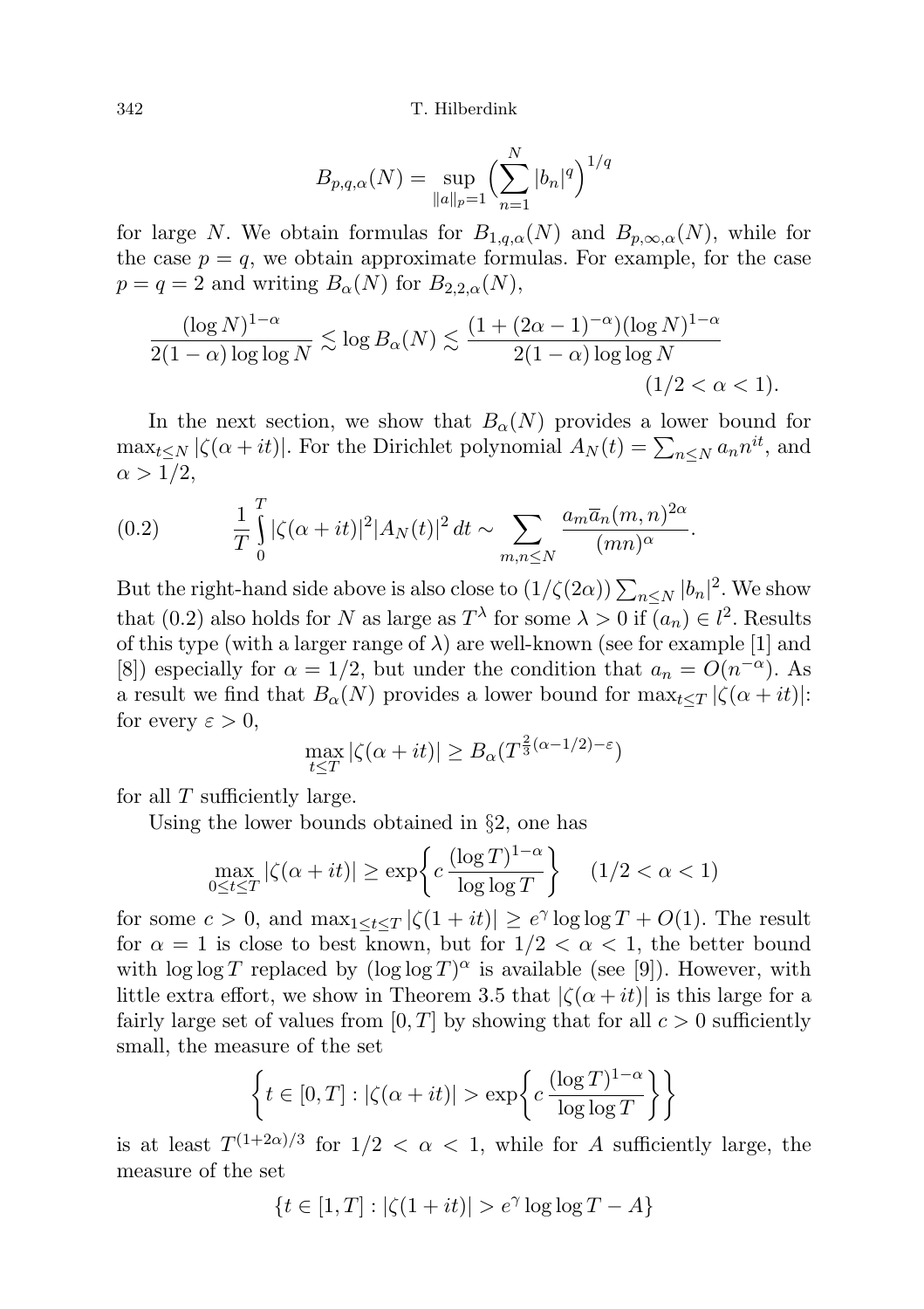is at least  $T \exp \{-a \frac{\log T}{\log \log T}\}$  $\frac{\log T}{\log \log T}$  for some  $a > 0$ . (By quite different methods a similar (but superior) result was obtained recently in [2].)

Of interest here is that these bounds are found by (almost) purely arithmetical means, involving neither detailed estimates of  $\zeta(s)$  in and near the critical strip nor the Dirichlet or Kronecker theorems. Indeed, they basically involve estimating the maximum order of the function

$$
\frac{1}{d(n)}\sum_{d|n}\sigma_{-\alpha}(d)^2.
$$

The size of  $B_{\alpha}(N)$  for large N is also closely connected to the largest eigenvalue  $\Lambda_N(\alpha)$  of the  $N \times N$  matrix with entries  $(i, j)^{2\alpha}/(ij)^{\alpha}$ , which was discussed recently in [7]. The approximate formulas obtained for  $B_{\alpha}(N)$ then imply similar formulas for  $\Lambda_N(\alpha)$ ; for example, we show

$$
\Lambda_N(1) = \frac{6}{\pi^2} (e^{\gamma} \log \log N + O(1))^2.
$$

**1.1.** Some preliminaries. (a) For  $a \in l^p$   $(1 \leq p \leq \infty)$ , let  $||a||_p$  denote the usual  $l^p$ -norm:

$$
||a||_p = ||(a_n)||_p = \left(\sum_{n=1}^{\infty} |a_n|^p\right)^{1/p}
$$
 for  $p < \infty$ ,  $||a||_{\infty} = \sup_{n \ge 1} |a_n|$ .

A linear operator  $f: l^p \to l^q$  is *bounded* if there exists A such that  $||f(x)||_q \leq$  $A||x||_p$  for all  $x \in l^p$ . The *operator norm* is defined by  $||f|| = \sup_{||x||_p=1} ||f(x)||_q$ .

(b) Maximal order of some arithmetical functions

(1)  $\sigma_{-\alpha}(n) = \sum_{d|n} d^{-\alpha}$ . We have the well-known results (see for example [3]):

(i) 
$$
\limsup_{n \to \infty} \sigma_{-\alpha}(n) = \zeta(\alpha)
$$
 for  $\alpha > 1$ ,

(ii) 
$$
\limsup_{n \to \infty} \frac{\sigma_{-1}(n)}{e^{\gamma} \log \log n} = 1 \quad \text{where } \gamma \text{ is Euler's constant,}
$$

(iii) 
$$
\max_{r \le n} \sigma_{-\alpha}(r) = \exp\left\{ \frac{(1 + o(1))(\log n)^{1 - \alpha}}{(1 - \alpha)\log \log n} \right\} \quad \text{for } 0 < \alpha < 1.
$$

(2) For  $\alpha, \beta > 0$ , let  $\eta_{\alpha,\beta}(n)$  denote the multiplicative function

$$
\eta_{\alpha,\beta}(n) = \frac{1}{d(n)} \sum_{d|n} \sigma_{-\alpha}(d)^{\beta}.
$$

We have

(i) 
$$
\limsup_{n \to \infty} \eta_{\alpha,\beta}(n) = \zeta(\alpha)^{\beta} \quad \text{for } \alpha > 1,
$$

(ii) 
$$
\max_{r \leq n} \eta_{1,\beta}(r) = (e^{\gamma} \log \log n + O(1))^{\beta},
$$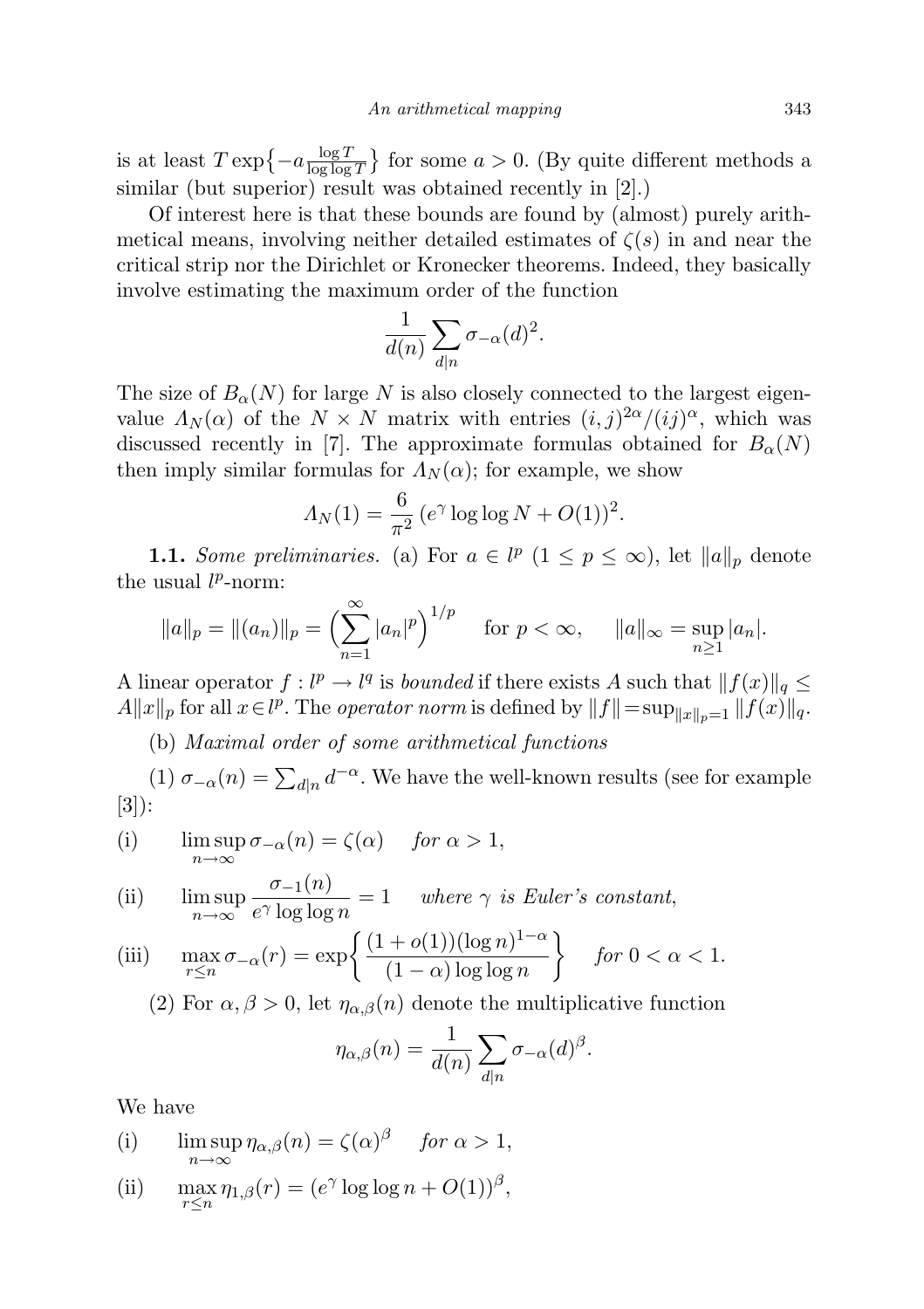344 T. Hilberdink

(iii) 
$$
\exp\left\{\frac{(\beta + o(1))(\log n)^{1-\alpha}}{2(1-\alpha)\log\log n}\right\} \le \max_{r \le n} \eta_{\alpha,\beta}(r)
$$

$$
\le \exp\left\{\frac{(\beta + o(1))(\log n)^{1-\alpha}}{(1-\alpha)\log\log n}\right\}
$$

for  $0 < \alpha < 1$ .

*Proof.* Note that for  $\beta > 0$ ,  $\eta_{\alpha,\beta}(n) \leq \sigma_{-\alpha}(n)^{\beta}$ . Hence,  $\eta_{\alpha,\beta}(n) < \zeta(\alpha)^{\beta}$ for  $\alpha > 1$ ,  $\eta_{1,\beta}(n) \leq (e^{\gamma} \log \log n + O(1))^{\beta}$  (see [10]), and the upper bound in (iii) holds. We need therefore only consider lower bounds.

As  $\eta_{\alpha,\beta}$  is multiplicative, consider the behaviour at powers of a prime. For p prime and  $k \in \mathbb{N}$  we have

$$
\eta_{\alpha,\beta}(p^k) = \frac{1}{k+1} \sum_{r=0}^k \sigma_{-\alpha}(p^r)^{\beta} = \frac{1}{k+1} \sum_{r=0}^k \left(\frac{1-p^{-(r+1)\alpha}}{1-p^{-\alpha}}\right)^{\beta}
$$

$$
= \left(1 - \frac{1}{p^{\alpha}}\right)^{-\beta} \cdot \frac{1}{k+1} \sum_{r=0}^k \left\{1 + O\left(\frac{1}{p^{(r+1)\alpha}}\right)\right\}
$$

$$
= \left(1 - \frac{1}{p^{\alpha}}\right)^{-\beta} \left(1 + O\left(\frac{1}{p^{\alpha}k}\right)\right).
$$

(i) Suppose now  $\alpha > 1$ . Let *n* be of the form  $2^{a_2}3^{a_3}\cdots P^{a_p}$  where  $a_p = \log P/\log p$ . Note that  $\log n = \psi(P)$ , where  $\psi$  is the usual Chebyshev function. By the prime number theorem,  $\log n \sim P$  as  $n \to \infty$  through such values. Putting  $k = \lfloor \log P / \log p \rfloor$  in the above gives

$$
\eta_{\alpha,\beta}(n) = \prod_{p \leq P} \eta_{\alpha,\beta}(p^{a_p}) = \prod_{p \leq P} \left(1 - \frac{1}{p^{\alpha}}\right)^{-\beta} \cdot \exp\bigg\{O\bigg(\frac{1}{\log P} \sum_{p \leq P} \frac{\log p}{p^{\alpha}}\bigg)\bigg\}.
$$

As  $n \to \infty$ , the RHS tends to  $\zeta(\alpha)^{\beta}$ , proving the result.

(ii) Now we consider the case  $\alpha = 1$ . If we take n as in (i), we only obtain (<sup>1</sup>)  $\eta_{1,\beta}(n) \asymp (\log \log n)^{\beta}$ . Instead we take  $n = \prod_{p \leq P} p^{b_p}$  with  $b_p =$  $[\sqrt{P/p}]$ . Then

$$
\eta_{1,\beta}(n) = \prod_{p \le P} \eta_{1,\beta}(p^{b_p}) = \prod_{p \le P} \left(1 - \frac{1}{p}\right)^{-\beta} \cdot \exp\left\{O\left(\frac{1}{\sqrt{P}} \sum_{p \le P} \frac{1}{\sqrt{p}}\right)\right\}
$$

$$
= (e^{\gamma} \log P)^{\beta} \left(1 + O\left(\frac{1}{\log P}\right)\right) = (e^{\gamma} \log P + O(1))^{\beta},
$$

 $\sum_{p\leq P}[\sqrt{P/p}]\log p \approx P$ , so that  $\log P = \log \log n + O(1)$ . Now, if  $s_k$  is by Mertens' theorem and the prime number theorem. But  $\log n$ the kth number of this form (i.e.  $s_k = \prod_{p \leq p_k} p^{b_p}$  where  $p_k$  is the kth prime),

<sup>(&</sup>lt;sup>1</sup>) Here  $F(n) \simeq G(n)$  means there exist  $a, A > 0$  such that  $a < F(n)/G(n) < A$  for all n under consideration.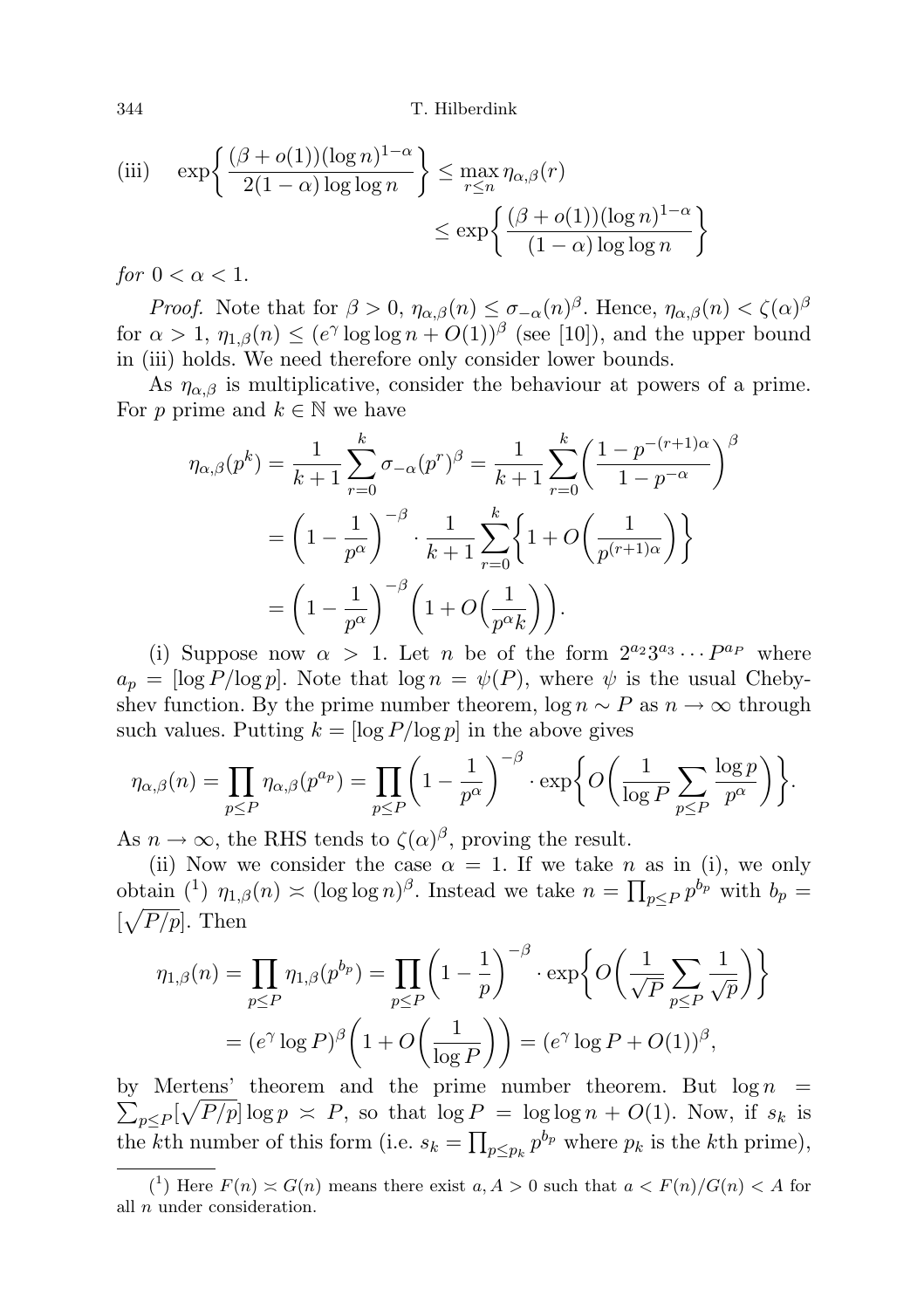then  $\log s_k \asymp p_k \asymp \log s_{k+1}$ . Hence for  $s_k \le n \lt s_{k+1}$ ,  $\log n \asymp \log s_k$  and  $\log \log n = \log \log s_k + O(1)$ . It follows that

$$
\max_{r \leq n} \eta_{1,\beta}(r) \geq \eta_{1,\beta}(s_k) = (e^{\gamma} \log \log s_k + O(1))^{\beta} = (e^{\gamma} \log \log n + O(1))^{\beta}.
$$

For (iii), we have for  $n$  squarefree

$$
\eta_{\alpha,\beta}(n) = \prod_{p|n} \eta_{\alpha,\beta}(p) = \prod_{p|n} \frac{1}{2} \left( 1 + \left( 1 + \frac{1}{p^{\alpha}} \right)^{\beta} \right) = \prod_{p|n} \left( 1 + \frac{\beta}{2p^{\alpha}} + O\left(\frac{1}{p^{2\alpha}}\right) \right).
$$

In particular, for  $n = 2 \cdot 3 \cdots P$  (so that  $\log n \sim P$ ), we have

$$
\eta_{\alpha,\beta}(n) = \prod_{p \le P} \left( 1 + \frac{\beta}{2p^{\alpha}} + O\left(\frac{1}{p^{2\alpha}}\right) \right) = \exp\left\{ \frac{\beta}{2} \left( 1 + o(1) \right) \sum_{p \le P} \frac{1}{p^{\alpha}} \right\}
$$

$$
= \exp\left\{ \frac{(\beta + o(1))P^{1-\alpha}}{2(1-\alpha)\log P} \right\} = \exp\left\{ \frac{(\beta + o(1))(\log n)^{1-\alpha}}{2(1-\alpha)\log\log n} \right\}.
$$

Now, if  $t_k$  is the kth number of the form  $2 \cdot 3 \cdots P$  (i.e.  $t_k = p_1 \cdots p_k$ ), then  $\log t_k \sim k \log k \sim \log t_{k+1}$ . Hence for  $t_k \leq n \lt t_{k+1}$ ,  $\log n \sim k \log k$ . It follows that

$$
\max_{r \le n} \eta_{\alpha,\beta}(r) \ge \eta_{\alpha,\beta}(t_k) \ge \exp\left\{\frac{(\beta + o(1))(\log t_k)^{1-\alpha}}{2(1-\alpha)\log\log t_k}\right\}
$$

$$
= \exp\left\{\frac{(\beta + o(1))(\log n)^{1-\alpha}}{2(1-\alpha)\log\log n}\right\}.
$$

**1.2.** General considerations. For  $\alpha \in \mathbb{R}$ , let  $\varphi_{\alpha}$  be the operator defined by (0.1). We wish to investigate when  $\varphi_{\alpha}$  is a bounded mapping from  $l^{p}$ to  $l^q$  (for given  $1 \leq p, q \leq \infty$ ). Note that  $\varphi_\alpha$  is a linear bijection on the space of all sequences. Linearity is trivial, and if  $\varphi_{\alpha}(a) = 0$  then, by Möbius inversion,  $a = 0$ , showing that  $\varphi_{\alpha}$  is injective. Finally, given  $b = (b_n)$ , we can define  $a = (a_n)$  by

$$
a_n = \frac{1}{n^{\alpha}} \sum_{d|n} \mu\left(\frac{n}{d}\right) d^{\alpha}b_d,
$$

where  $\mu(\cdot)$  is the Möbius function. Then  $\varphi_{\alpha}(a) = b$ , showing surjectivity, and hence bijectivity.

First some general necessary conditions:

- (1.1)  $\varphi_{\alpha}(l^{p}) \subset l^{q} \Rightarrow q \geq p;$
- (1.2)  $\varphi_{\alpha}(a) \in l^q \Rightarrow \alpha > 1/q;$
- $\varphi_{\alpha}(a) \in l^{\infty} \Rightarrow \alpha \geq 0.$  $')$

These follow from the elementary inequalities  $b_n \ge a_n$  and  $b_n \ge a_1 n^{-\alpha}$ , which hold if  $a_n \geq 0$  for all n. (For (1.2), we have  $b_n^q \geq a_1^q n^{-q\alpha}$ , so that  $q\alpha > 1$  is necessary for the convergence of  $\sum |b_n|^q$ .)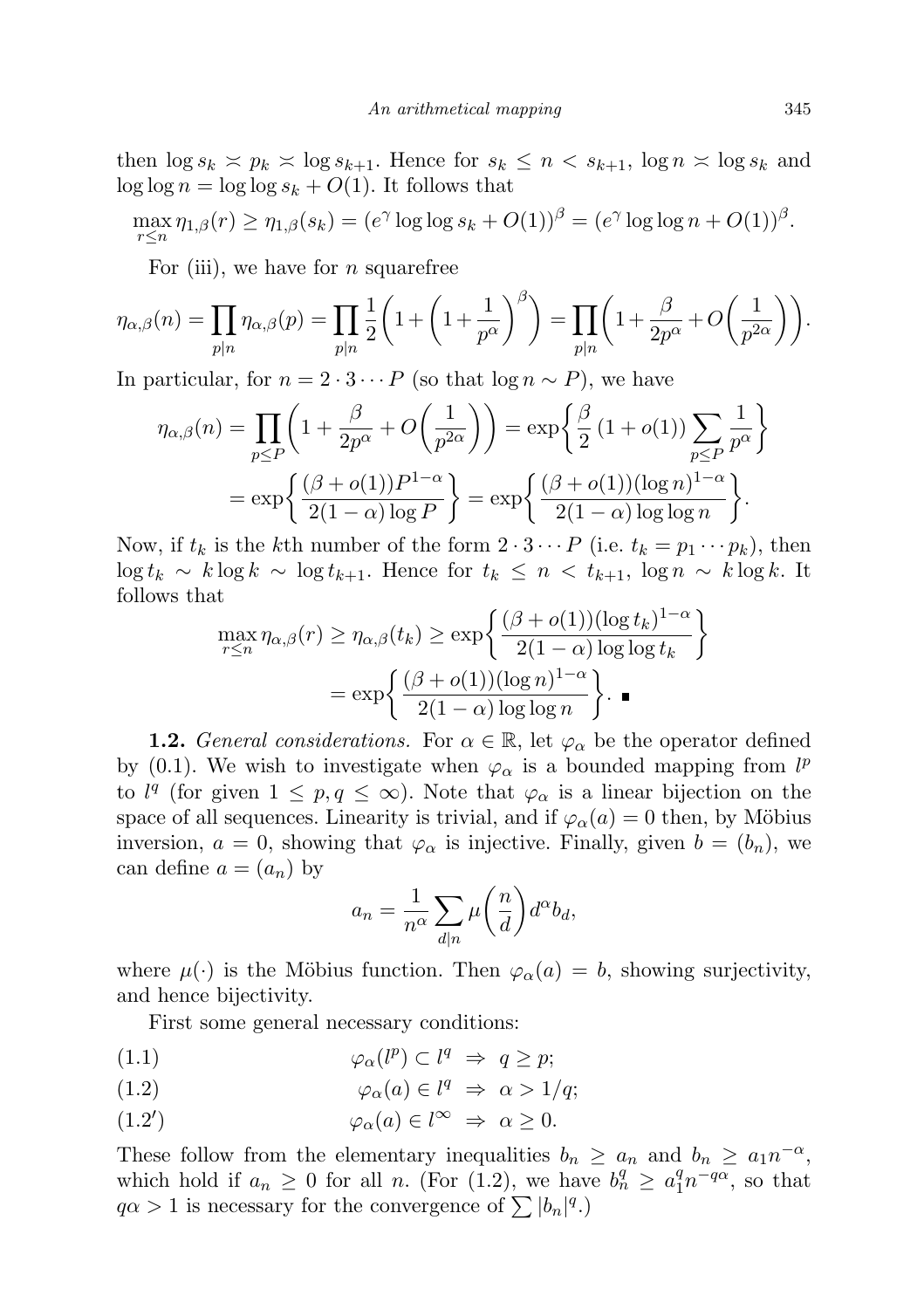For  $1 \le p \le q \le \infty$ , let  $r \in [1,\infty]$  be defined by  $1/r = 1 - 1/p + 1/q$ , where we use the convention that  $1/\infty = 0$ . Note that  $r = 1$  if and only if  $p = q$ , and  $r = \infty$  if and only if  $p = 1$  and  $q = \infty$ .

THEOREM 1.1. Let  $1 \leq p \leq q \leq \infty$  and let r be as defined above. If  $r < \infty$ , then  $\varphi_{\alpha}: l^p \to l^q$  is bounded if  $\alpha > 1/r$ , with  $\|\varphi_{\alpha}\| \leq \sqrt[r]{\zeta(\alpha r)}$ . If  $r = \infty$  (i.e.  $(p,q) = (1,\infty)$ ), then  $\varphi_{\alpha} : l^1 \to l^{\infty}$  is bounded if and only if  $\alpha \geq 0$ , with  $\|\varphi_{\alpha}\|=1$ .

Furthermore, for the cases  $p = 1$  (any q),  $q = \infty$  (any p), and  $p = q$ , we have  $\|\varphi_\alpha\| = \sqrt[r]{\zeta(\alpha r)}$ .

*Proof.* First we consider the case where  $1 < p \le q < \infty$ , so that  $r < \infty$ . Let  $\alpha > 1/r$ .

Let  $\kappa = (1 - 1/p)\alpha r$  and  $\lambda = (1/q)\alpha r$ , so that  $\kappa > 1 - 1/p$ ,  $\lambda > 1/q$  and  $\kappa + \lambda = \alpha$ . By Hölder's inequality,

$$
\sum_{d|n} d^{\alpha} |a_d| = \sum_{d|n} d^{\kappa} \cdot d^{\lambda} |a_d|^{p/q} \cdot |a_d|^{1-p/q}
$$
\n
$$
\leq \left(\sum_{d|n} d^{\frac{\kappa}{1-1/p}}\right)^{1-1/p} \left(\sum_{d|n} d^{\lambda q} |a_d|^p\right)^{1/q} \left(\sum_{d|n} |a_d|^p\right)^{1/p-1/q}
$$
\n
$$
= n^{\kappa} \left(\sum_{d|n} d^{-\alpha r}\right)^{1-1/p} \left(\sum_{d|n} d^{\alpha r} |a_d|^p\right)^{1/q} \left(\sum_{d|n} |a_d|^p\right)^{1/p-1/q}
$$
\n
$$
\left(\text{using } \frac{\kappa}{1-1/p} = \lambda q = \alpha r\right)
$$
\n
$$
\leq n^{\kappa} \zeta(\alpha r)^{1-1/p} ||a||_p^{1-p/q} \left(\sum_{d|n} d^{\alpha r} |a_d|^p\right)^{1/q}.
$$

Hence

$$
|b_n|^q \leq \frac{1}{n^{\alpha q}} \Biggl(\sum_{d|n} d^{\alpha} |a_d|\Biggr)^q \leq \frac{\zeta(\alpha r)^{q(1-1/p)} ||a||_p^{q-p}}{n^{\lambda q}} \sum_{d|n} d^{\alpha r} |a_d|^p,
$$

and so

$$
\sum_{n \le x} |b_n|^q \le \zeta(\alpha r)^{q(1-1/p)} \|a\|_p^{q-p} \sum_{n \le x} \frac{1}{n^{\alpha r}} \sum_{d|n} d^{\alpha r} |a_d|^p
$$
  
=  $\zeta(\alpha r)^{q(1-1/p)} \|a\|_p^{q-p} \sum_{n \le x} |a_n|^p \sum_{d \le x/n} \frac{1}{d^{\alpha r}}$   
 $\le \zeta(\alpha r)^{q(1-1/p)+1} \|a\|_p^q.$ 

Consequently,  $b \in l^q$  and  $||b||_q \leq \zeta(\alpha r)^{1-1/p+1/q} ||a||_p = \sqrt[r]{\zeta(\alpha r)} ||a||_p$ . Thus  $\varphi_{\alpha}: l^{p} \to l^{q}$  is bounded and  $\|\varphi_{\alpha}\| \leq \sqrt[p]{\zeta(\alpha r)}$ .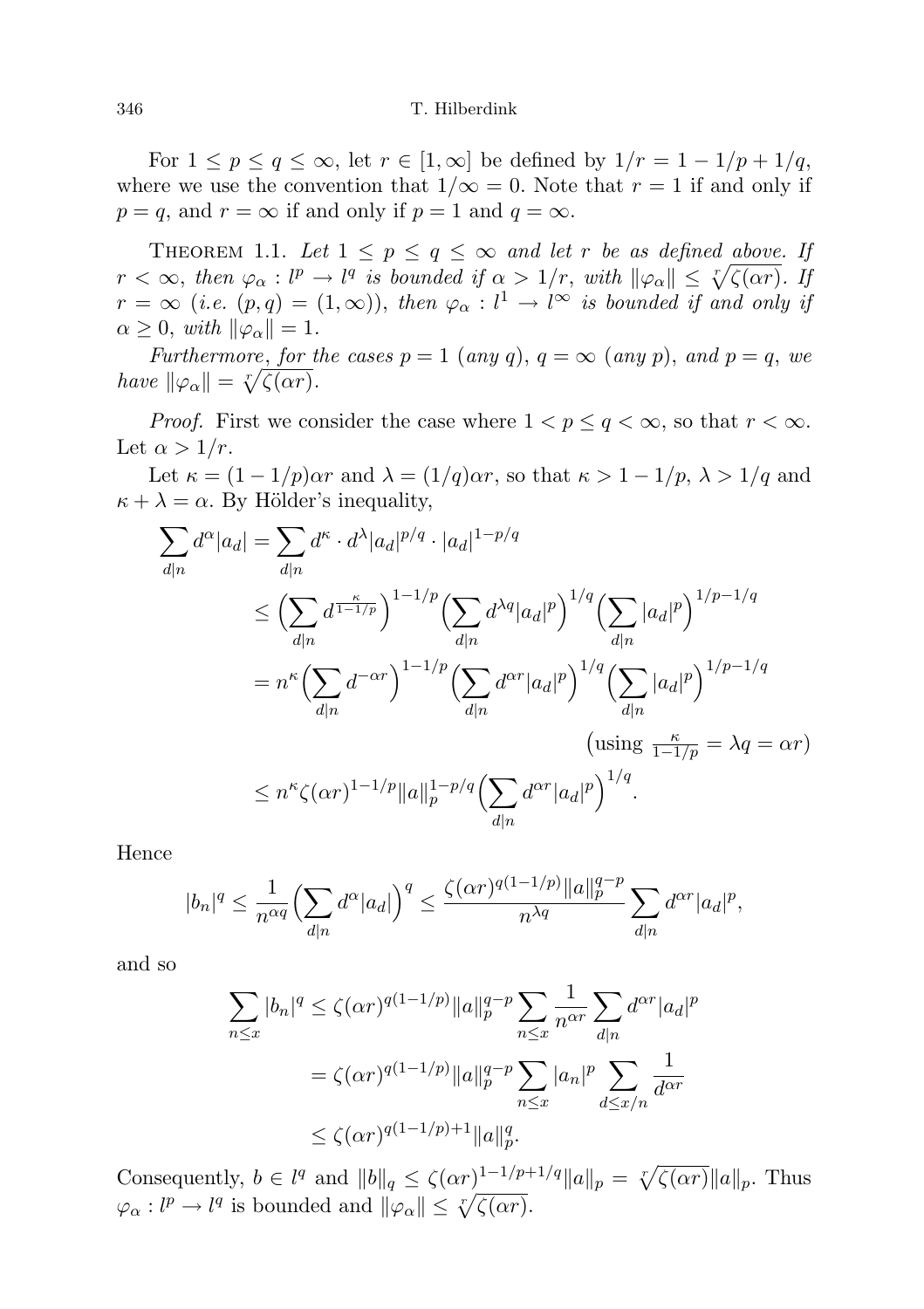For  $1 = p \le q < \infty$  (so that  $r = q$ ), we take  $\kappa = 0$  and  $\lambda = \alpha$  in the above. Then

$$
\sum_{d|n} d^{\alpha} |a_d| = \sum_{d|n} d^{\alpha} |a_d|^{1/q} \cdot |a_d|^{1-1/q} \le \left(\sum_{d|n} d^{\alpha q} |a_d|\right)^{1/q} \left(\sum_{d|n} |a_d|\right)^{1-1/q}
$$
  

$$
\le ||a||_1^{1-1/q} \left(\sum_{d|n} d^{\alpha q} |a_d|\right)^{1/q},
$$

and we proceed as before.

For  $1 < p < q = \infty$  (so that  $r = p/(p-1)$ ), we take  $\kappa = \alpha$  and  $\lambda = 0$  in the above. Then

$$
\sum_{d|n} d^{\alpha} |a_d| \le \left(\sum_{d|n} d^{\alpha r}\right)^{1-1/p} \left(\sum_{d|n} |a_d|^p\right)^{1/p} \le n^{\alpha} \zeta(\alpha r)^{1-1/p} ||a||_p,
$$

which implies  $|b_n| \leq \zeta(\alpha r)^{1-1/p} ||a||_p$ , so  $b_n$  is bounded and this case follows. For  $p = q = \infty$  (so that  $r = 1$ ), we have  $|b_n| \le ||a||_{\infty} \sum_{d|n} d^{-\alpha} \le$ 

 $\zeta(\alpha)$ ||a||<sub>∞</sub>.

Finally, for  $p = 1$ ,  $q = \infty$  (so that  $r = \infty$ ), we see that from condition  $(1.2')$ ,  $\alpha \geq 0$  is necessary, in which case we have

$$
|b_n| \le \sum_{d|n} \frac{|a_{n/d}|}{d^{\alpha}} \le \sum_{d|n} |a_{n/d}| \le ||a||_1,
$$

showing that  $\|\varphi_{\alpha}\| \leq 1$ .

Now we show that the bound  $\sqrt[r]{\zeta(\alpha r)}$  is sharp if either  $p = 1, q = \infty$ , or  $p = q$ .

(i) For  $p = 1$  (which implies  $r = q$ ), let  $(a_n) = (1, 0, 0, \ldots)$  (so that  $||a||_1 = 1$ ). Then  $b_n = n^{-\alpha}$ , so that for  $q < \infty$ ,  $\sum_{n=1}^{\infty} b_n^q = \zeta(\alpha q)$ , and the bound is attained. If  $q = \infty$ , we have  $\max_{n \geq 1} |b_n| = 1$ . Hence  $\|\varphi_{\alpha}\| = 1$ .

(ii) For the case  $q = \infty$ , consider  $1 < p < \infty$  and  $p = \infty$  separately, the  $p = 1$  case having been dealt with. Here,  $r = p/(p-1)$ . In the former case, define  $a = (a_n)$  as follows: for fixed  $N \in \mathbb{N}$ , let

 $a_n = n^{\alpha/(p-1)} \sigma_{\alpha r}(N)^{-1/p}$  if  $n \mid N$ , and zero otherwise.

Then  $||a||_p = 1$  since

$$
\sum_{n=1}^{\infty} |a_n|^p = \sum_{n|N} |a_n|^p = \frac{1}{\sigma_{\alpha r}(N)} \sum_{n|N} n^{\alpha r} = 1.
$$

But for this choice of  $a$ , we have

$$
b_N = \frac{1}{N^{\alpha}} \sum_{d|N} d^{\alpha} a_d = \frac{1}{N^{\alpha} \sigma_{\alpha r}(N)^{1/p}} \sum_{d|N} d^{\alpha r} = \sigma_{-\alpha r}(N)^{1-1/p},
$$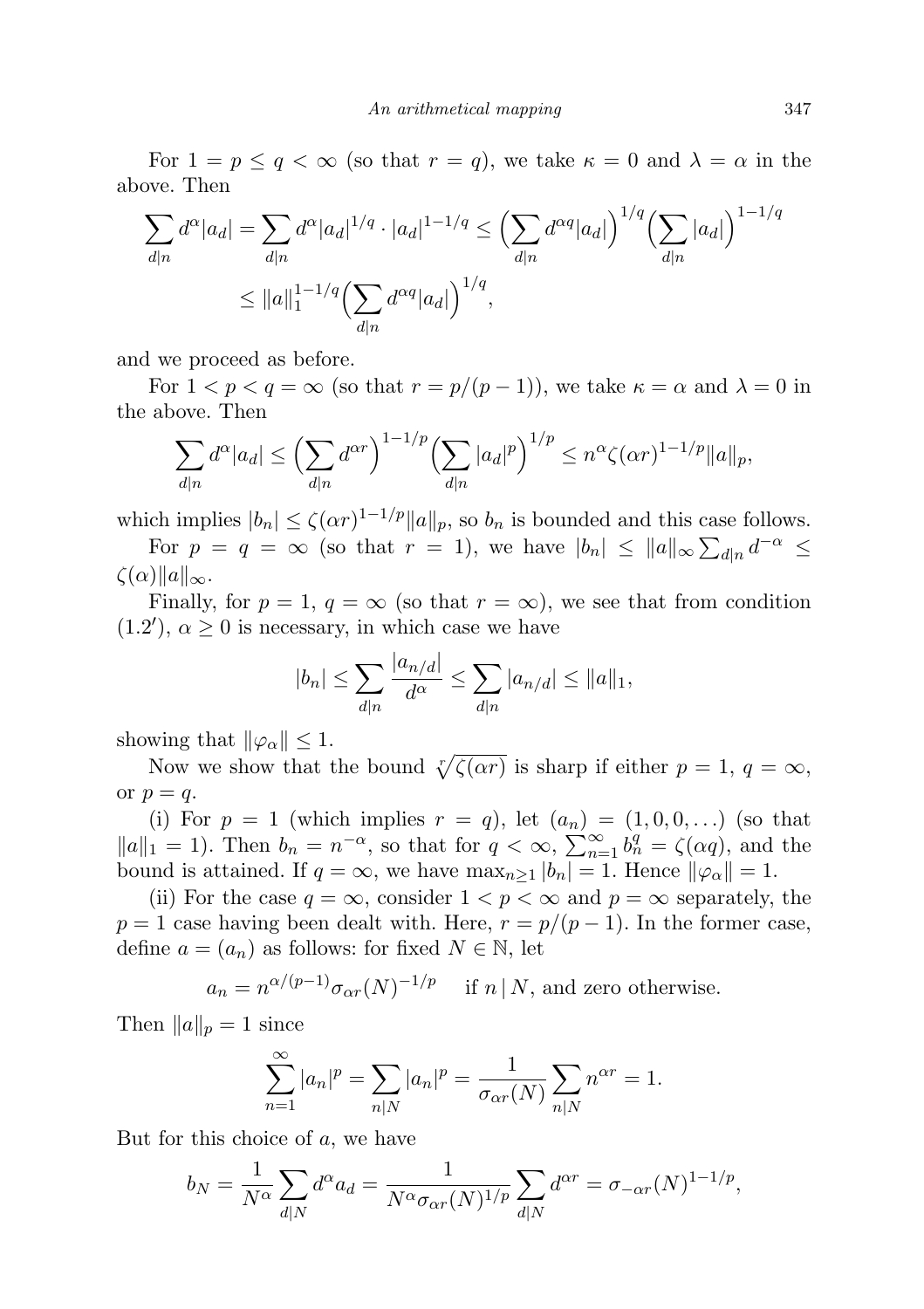and  $\sigma_{-\alpha r}(N)$  can be made arbitrarily close to  $\zeta(\alpha r)$  by choosing N appropriately. Thus  $\|\varphi_{\alpha}\| = \zeta(\alpha r)^{1-1/p} = \zeta(\alpha r)^{1/r}$ .

For the  $p = q = \infty$  case, take  $a_n = 1$  for all n; then  $b_n = \sum_{d|n} d^{-\alpha} =$  $\sigma_{-\alpha}(n)$ , which can be made arbitrarily close to  $\zeta(\alpha)$ , so that  $\|\varphi_{\alpha}\| = \zeta(\alpha)$ .

(iii) For the case  $p = q \in (1,\infty)$ , define  $a = (a_n)$  as follows: for fixed  $N \in \mathbb{N}$ , let

$$
a_n = \frac{1}{d(N)^{1/p}}
$$
 if  $n \mid N$ , and zero otherwise.

Then  $||a||_p = 1$  and, for  $n | N$  (so that  $d | N$  whenever  $d | n$ ),  $b_n =$  $\sigma_{-\alpha}(n)/d(N)^{1/p}$ . Hence

$$
\sum_{n=1}^{\infty} |b_n|^p \ge \sum_{n|N} |b_n|^p = \frac{1}{d(N)} \sum_{n|N} \sigma_{-\alpha}(n)^p = \eta_{\alpha,p}(N).
$$

As shown in the preliminaries,  $\eta_{\alpha,p}(N)$  can be made arbitrarily close to  $\zeta(\alpha)^p$ .

REMARK. For each of the cases in which  $\|\varphi_{\alpha}\| = \sqrt[r]{\zeta(\alpha r)}$ , the condition  $\alpha > 1/r$  is also necessary for the boundedness of  $\varphi_{\alpha}$ . To see this, note that  $\zeta(\alpha r)$  becomes arbitrarily large as  $\alpha$  tends to  $1/r$ . Since  $b_n$  increases  $\sum_{n=1}^{\infty} |b_n|^q$  (or  $\max_{n\geq 1} |b_n|$ ) can be made arbitrarily large (with  $||a||_p = 1$ ), as  $\alpha$  decreases whenever  $a_m \geq 0$  (for all m), it follows that for  $\alpha \leq 1/r$ , and so  $\varphi_{\alpha}$  is unbounded for such  $\alpha$ .

Let us call the cases where  $p = 1, q = \infty$ , or  $p = q$  the *boundary cases*, since in the  $p-q$  plane, they form the sides of a triangle. For these cases we therefore know precisely when  $\varphi_{\alpha}$  is a bounded mapping from  $l^{p}$  to  $l^{q}$ , as well as knowing the operator norm. What happens for the remaining cases  $(1 < p < q < \infty)$  inside the triangle is not very clear. Theorem 1.1 gives only a partial answer.

One could perhaps conjecture that the conclusions of Theorem 1.1 are true for these cases as well.

2. Unbounded operators. For the boundary cases (at least) we know that for  $\alpha \leq 1/r$ ,  $\varphi_{\alpha}$  fails to be a bounded mapping from  $l^p$  to  $l^q$ . In these cases it is of interest to investigate how large  $\sqrt[q]{\sum_{n\leq N} |b_n|^q}$  (and  $\max_{n\leq N} |b_n|$ if  $q = \infty$ ) can become. With this in mind, define the following functions: with  $b_n$  defined from  $a = (a_n)$  by  $(0.1)$ , let

$$
B_{p,q,\alpha}(N) = \sup_{\|a\|_p=1} \left(\sum_{n=1}^N |b_n|^q\right)^{1/q} \quad (q < \infty),
$$
  

$$
B_{p,\infty,\alpha}(N) = \sup_{\|a\|_p=1} \max_{n \le N} |b_n|.
$$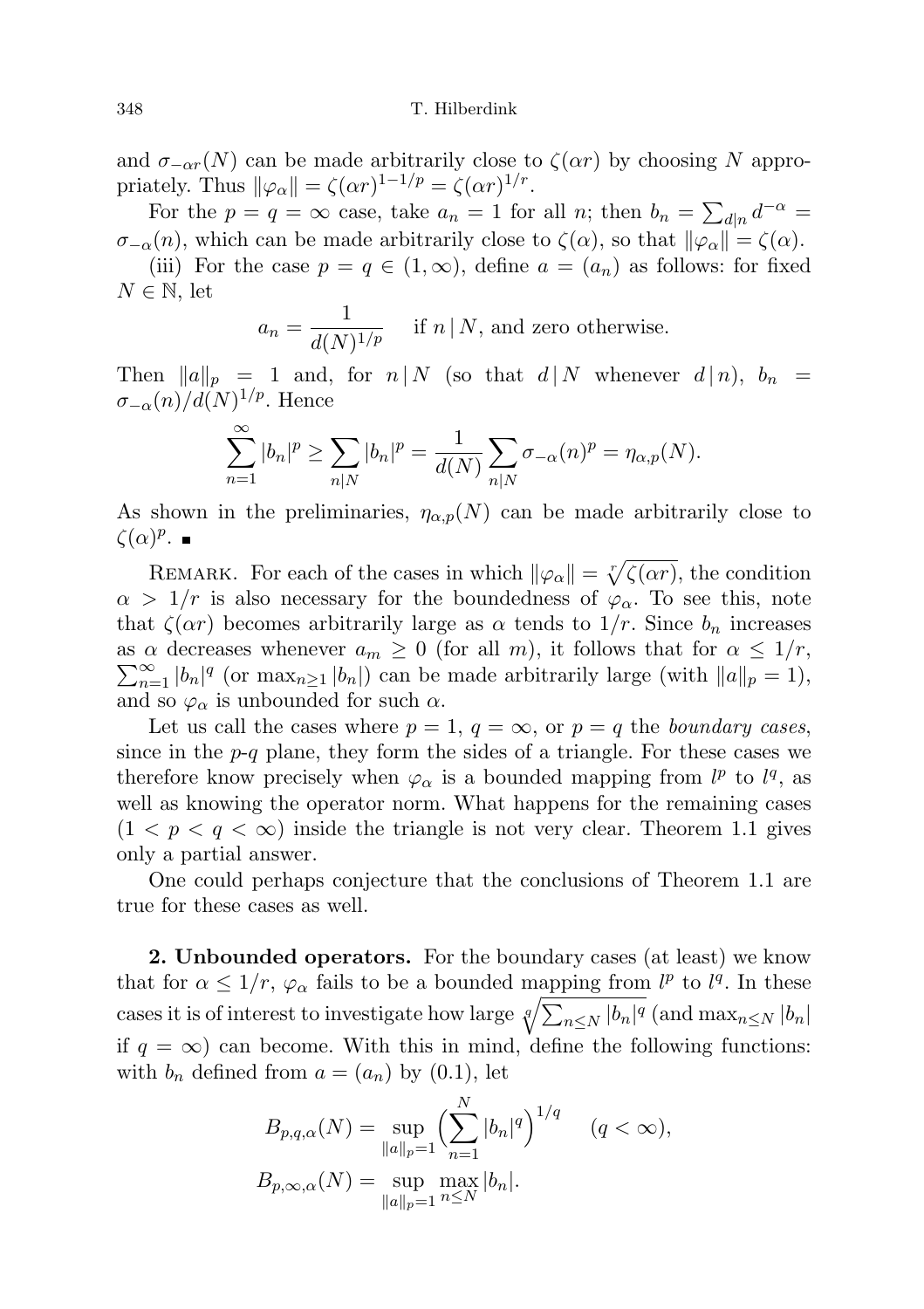We shall consider the three "boundary" cases;  $p = 1, q = \infty$ , and  $p = q$  in turn.

**2.1.** The case  $p = 1$ . This is the simplest case and is summed up in the following:

THEOREM 2.1. For  $1 \leq q < \infty$ ,

$$
B_{1,q,\alpha}(N) = \left(\sum_{n=1}^{N} \frac{1}{n^{\alpha q}}\right)^{1/q}, \quad \text{while} \quad B_{1,\infty,\alpha}(N) = \begin{cases} 1 & \text{if } \alpha \ge 0, \\ N^{-\alpha} & \text{if } \alpha < 0. \end{cases}
$$

*Proof.* Let  $a \in l^1$  with  $||a||_1 = 1$ , and suppose  $q < \infty$ . From the proof of Theorem 1.1, we have

$$
|b_n|^q \le \frac{1}{n^{\alpha q}} \sum_{d|n} d^{\alpha q} |a_d|.
$$

Hence

$$
\sum_{n\leq N}|b_n|^q\leq \sum_{n\leq N}\frac{1}{n^{\alpha q}}\sum_{d|n}d^{\alpha q}|a_d|=\sum_{n\leq N}|a_n|\sum_{d\leq N/n}\frac{1}{d^{\alpha q}}\leq \sum_{n\leq N}\frac{1}{n^{\alpha q}}.
$$

On the other hand, putting  $a_1 = 1$  and  $a_n = 0$  otherwise (so that  $||a||_1 = 1$ ), we have  $b_n = 1/n^{\alpha}$ , which gives

$$
\sum_{n\leq N} |b_n|^q = \sum_{n\leq N} \frac{1}{n^{\alpha q}}.
$$

It follows that the maximum is achieved with this choice of a and the result follows.

For  $q = \infty$  (with  $||a||_1 = 1$ ),  $|b_n| \leq \sum_{d|n} d^{-\alpha} |a_d| \leq \min\{1, n^{-\alpha}\}\$ , and the choice  $a = (1, 0, 0, \ldots)$  shows this maximum is achieved. Thus  $\max_{n \leq N} |b_n|$  $\min\{1, N^{-\alpha}\}\$ , as required.  $\blacksquare$ 

**2.2.** The case  $q = \infty$ . Next we consider the case when  $q = \infty$ . We shall take  $p > 1$ , the case  $p = 1$  having been dealt with.

THEOREM 2.2. Let  $1 < p \leq \infty$ . Then, with  $r = p/(p-1)$  (= 1 if  $p = \infty$ , we have

$$
B_{p,\infty,\alpha}(N) = \max_{n \leq N} \sigma_{-\alpha r}(n)^{1/r}.
$$

*Proof.* Suppose first that  $p < \infty$ . Let  $a \in l^p$  with  $||a||_p = 1$ . From the proof of Theorem 1.1, we have

$$
|b_n| \le \frac{1}{n^{\alpha}} \Big(\sum_{d|n} d^{\alpha r}\Big)^{1-1/p} \Big(\sum_{d|n} |a_d|^p\Big)^{1/p} \le \sigma_{-\alpha r}(n)^{1-1/p}.
$$

Thus  $B_{p,\infty,\alpha}(N) \leq \max_{n \leq N} \sigma_{-\alpha r}(n)^{1-1/p}$ .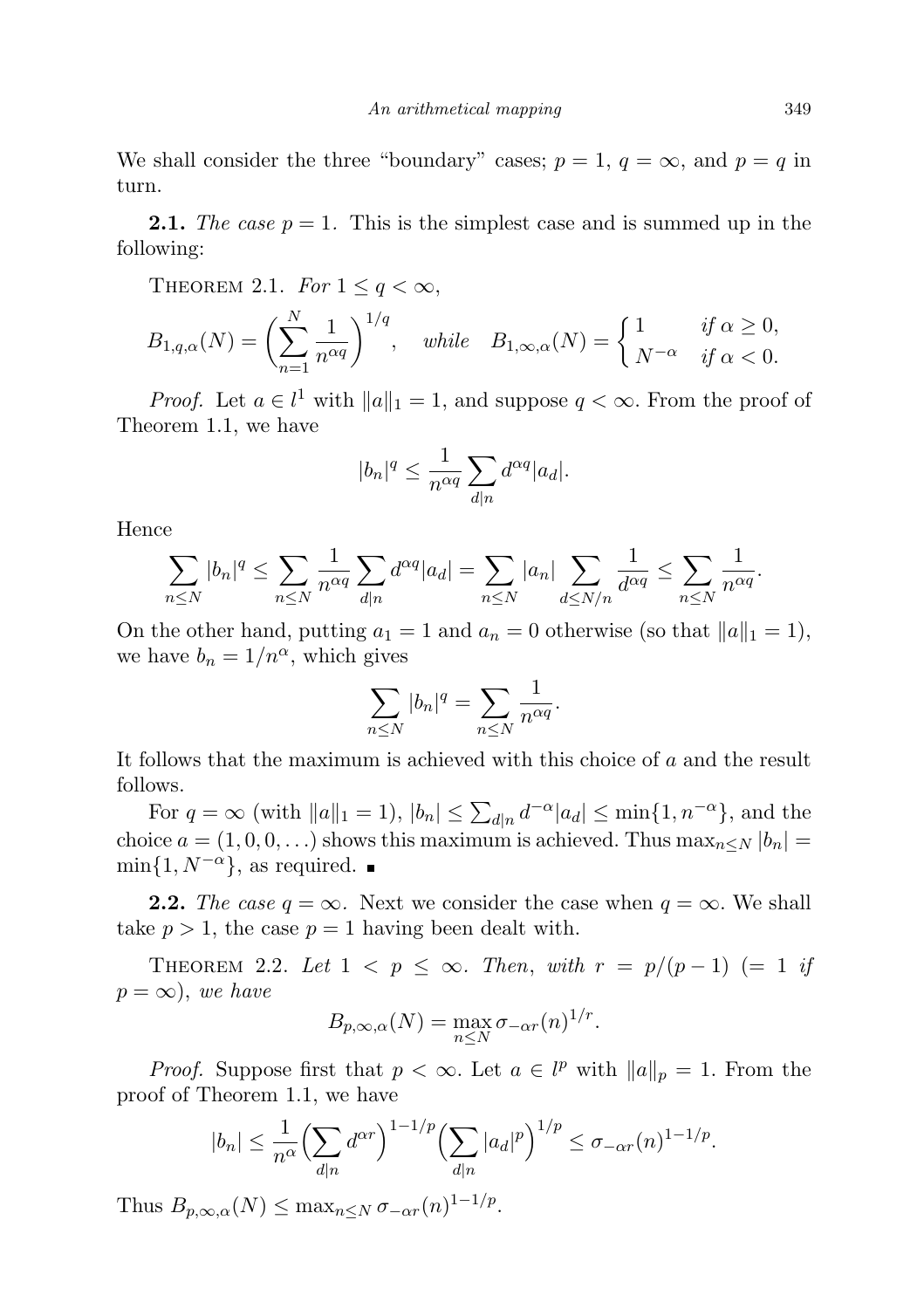#### 350 T. Hilberdink

For a lower bound, let  $a = (a_k)$  be the following sequence: fix  $n \in \mathbb{N}$ , and let

$$
a_{n/d} = \frac{d^{-\alpha/(p-1)}}{\sqrt[p]{\sigma_{-\alpha r}(n)}} \quad \text{if } d \mid n, \text{ and zero otherwise.}
$$

Then  $||a||_p = 1$  and

$$
b_n = \sum_{d|n} \frac{a_{n/d}}{d^{\alpha}} = \frac{1}{\sqrt[p]{\sigma_{\text{--}\alpha r}(n)}} \sum_{d|n} \frac{1}{d^{\alpha r}} = \sigma_{\text{--}\alpha r}(n)^{1-1/p}.
$$

Thus, given  $N \geq 1$  and  $n \leq N$ , we can find a such that  $b_n = \sigma_{-\alpha r}(n)^{1-1/p}$ . It follows that  $B_{p,\infty,\alpha}(N) = \sup_{\|a\|_p=1} \max_{n\leq N} |b_n| \geq \max_{n\leq N} \sigma_{-\alpha r}(n)^{1-1/p},$ and hence we have equality.

For  $p = \infty$ , let  $a \in l^{\infty}$  with  $||a||_{\infty} = 1$ . Then  $|b_n| \leq \sigma_{-\alpha}(n)$ , with equality if  $a_n \equiv 1$ . Hence

$$
B_{\infty,\infty,\alpha}(N) = \max_{n \leq N} \sigma_{-\alpha}(n). \blacksquare
$$

REMARK. In Theorem 2.2 we see that although  $B_{p,\infty,\alpha}(N)$  tends to infinity as  $N \to \infty$  for  $\alpha \leq 1 - 1/p$ , it does not give an example of an  $a \in l^p$ for which  $\max_{n\leq N} |b_n| \to \infty$ . In the appendix, we give such an example.

**2.3.** The case  $p = q$ . This case is much more tricky and interesting. We cannot obtain an exact formula as for the previous two cases, but only an approximate formula.

THEOREM 2.3. Let  $1 < p < \infty$ . Then

$$
B_{p,p,1}(N) = e^{\gamma} \log \log N + O(1)
$$
\n
$$
\log B_{p,p,\alpha}(N) \asymp \frac{(\log N)^{1-\alpha}}{\log \log N}
$$
\n
$$
\log B_{p,p,1/p}(N) \sim (p-1)^{-1/p} \left(\frac{\log N}{\log \log N}\right)^{1-1/p}
$$
\n
$$
(\alpha = 1/p).
$$

Proof. We start with upper bounds. For these we use the methods of  $|11|$ .

First we note that for any positive arithmetical function  $g(n)$ ,

$$
(2.1) \t B_{p,p,\alpha}(N) \le \left(\sum_{n\le N} \frac{g(n)}{n^{\alpha}}\right)^{1/p} \left(\max_{n\le N} \sum_{d|n} \frac{1}{g(d)^{1/(p-1)}d^{\alpha}}\right)^{1-1/p}.
$$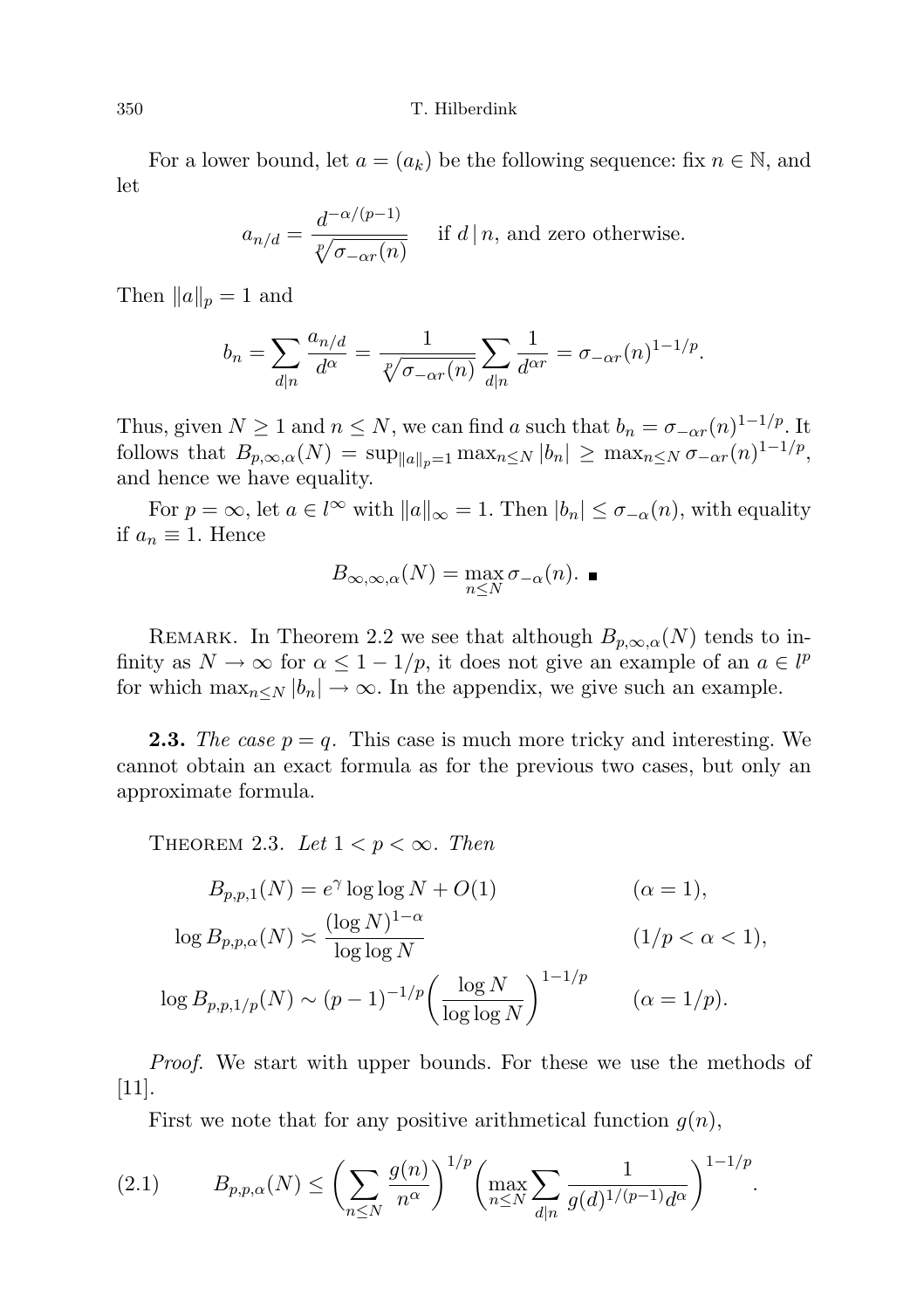This is because

$$
|b_n| = \left| \sum_{d|n} \frac{1}{g(d)^{1/p} d^{\alpha(1-1/p)}} \cdot \frac{g(d)^{1/p} a_{n/d}}{d^{\alpha/p}} \right|
$$
  
 
$$
\leq \left( \sum_{d|n} \frac{1}{g(d)^{1/(p-1)} d^{\alpha}} \right)^{1-1/p} \left( \sum_{d|n} \frac{g(d) |a_{n/d}|^p}{d^{\alpha}} \right)^{1/p},
$$

using Hölder's inequality. Writing  $G(n) = \sum_{d|n} g(d)^{-1/(p-1)} d^{-\alpha}$ , we have

$$
\sum_{n\leq N} |b_n|^p \leq \sum_{n\leq N} G(n)^{p-1} \sum_{d|n} \frac{g(d)|a_{n/d}|^p}{d^{\alpha}} \leq \max_{n\leq N} G(n)^{p-1} \sum_{d\leq N} \frac{g(d)}{d^{\alpha}} \sum_{n\leq N/d} |a_n|^p.
$$

Taking  $||a||_p = 1$ , we see that (2.1) follows.

We choose  $g$  appropriately, so that the RHS of  $(2.1)$  is small.

For  $1/p < \alpha \leq 1$ , choose  $g(n)$  to be the following multiplicative function: for a prime power  $\binom{2}{1} p_1^k$  let

$$
g(p_1^k) = \begin{cases} 1 & \text{if } p_1^k \le M, \\ (M/p_1^k)^\beta & \text{if } p_1^k > M. \end{cases}
$$

Here  $M, \beta > 0$  are constants to be determined later. They may depend on N and  $\alpha$ . In fact, we shall require  $1 - \alpha < \beta < (p-1)\alpha$ . Note that  $g(p_1^k) \leq g(p_1)$ for every  $k \in \mathbb{N}$  and  $p_1$  prime.

We estimate the expressions in (2.1) separately. First

(2.2) 
$$
\sum_{n \leq N} \frac{g(n)}{n^{\alpha}} \leq \prod_{p_1} \left( 1 + \sum_{k=1}^{\infty} \frac{g(p_1^k)}{p_1^{k\alpha}} \right) \leq \prod_{p_1} \left( 1 + \frac{g(p_1)}{p_1^{\alpha} - 1} \right)
$$

$$
\leq \exp \left\{ \sum_{p_1} \frac{g(p_1)}{p_1^{\alpha} - 1} \right\}.
$$

Thus for  $\alpha < 1$  (for  $\alpha = 1$  we argue slightly differently)

$$
\log \sum_{n \le N} \frac{g(n)}{n^{\alpha}} \le \sum_{p_1 \le M} \frac{1}{p_1^{\alpha} - 1} + M^{\beta} \sum_{p_1 > M} \frac{1}{p_1^{\beta}(p_1^{\alpha} - 1)}.
$$

(Here we require  $\beta > 1 - \alpha$ .) By the prime number theorem, the RHS above is asymptotic to

$$
\frac{M^{1-\alpha}}{(1-\alpha)\log M} + \frac{M^{1-\alpha}}{(\alpha+\beta-1)\log M} = \frac{\beta M^{1-\alpha}}{(1-\alpha)(\alpha+\beta-1)\log M}.
$$

 $(2)$  Since p is already used, we denote primes by  $p_1$  in this proof.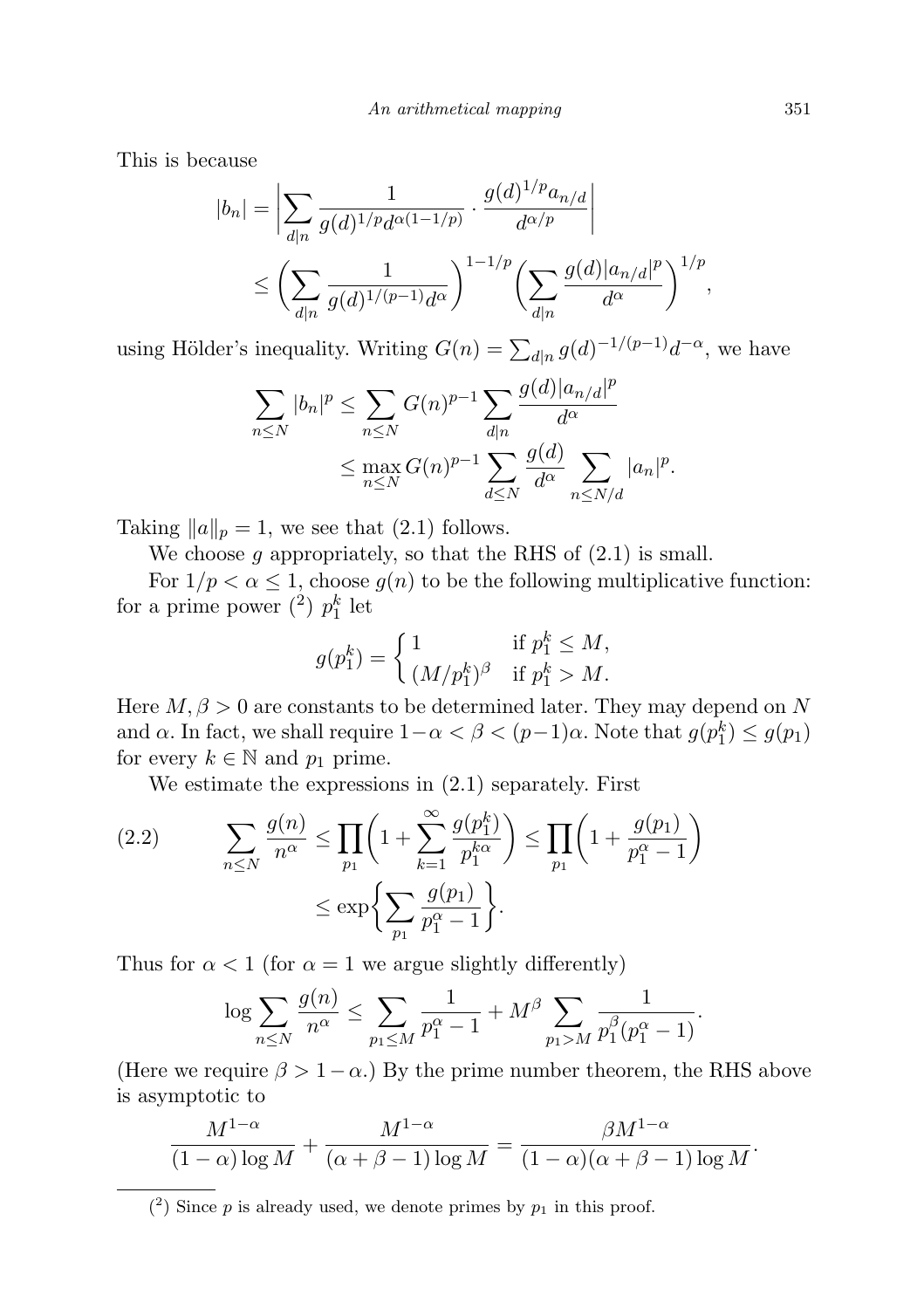352 T. Hilberdink

Hence

(2.3) 
$$
\log \sum_{n \leq N} \frac{g(n)}{n^{\alpha}} \lesssim \frac{\beta M^{1-\alpha}}{(1-\alpha)(\alpha+\beta-1)\log M}.
$$

Now consider  $G(n)$ , which is multiplicative as q is. At the prime powers we have

$$
G(p_1^k) = \sum_{r=0}^k \frac{1}{p_1^{\alpha r} g(p_1^r)^{1/(p-1)}} = \sum_{\substack{r \ge 0 \\ p_1^r \le M}} \frac{1}{p_1^{\alpha r}} + \frac{1}{M^{\beta/(p-1)}} \sum_{\substack{r \le k \\ p_1^r > M}} \frac{1}{p_1^{(\alpha-\beta/(p-1))r}}
$$
  

$$
\le 1 + \frac{1}{p_1^{\alpha} - 1} + \frac{1}{M^{\alpha} (1 - p_1^{\beta/(p-1)-\alpha})}.
$$

(Here we require  $\beta < (p-1)\alpha$ .) Note that this is independent of k. It follows that

$$
G(n) \le \exp\biggl\{\sum_{p_1|n} \frac{1}{p_1^{\alpha}-1} + \frac{1}{M^{\alpha}} \sum_{p_1|n} \frac{1}{1-p_1^{\beta/(p-1)-\alpha}}\biggr\}.
$$

The RHS is maximised when n is as large as possible (i.e.  $N$ ) and N is of the form  $N = 2 \cdot 3 \cdots P$ . For such a choice,  $\log N = \theta(P) \sim P$ , so that (by the prime number theorem)

(2.4) 
$$
\log \max_{n \le N} G(n) \lesssim \sum_{p_1 \le P} \frac{1}{p_1^{\alpha} - 1} + \frac{1}{M^{\alpha}} \sum_{p_1 \le P} 1
$$

$$
\sim \frac{(\log N)^{1-\alpha}}{(1-\alpha)\log\log N} + \frac{\log N}{M^{\alpha}\log\log N}.
$$

Now choose  $M = \lambda \log N$  for  $\lambda > 0$ . (2.1), (2.3) and (2.4) then imply

$$
\log B_{p,p,\alpha}(N) \lesssim \left(\frac{\beta\lambda^{1-\alpha}}{p(1-\alpha)(\alpha+\beta-1)}+\frac{1-1/p}{1-\alpha}+\frac{1-1/p}{\lambda^{\alpha}}\right) \frac{(\log N)^{1-\alpha}}{\log\log N}
$$

for every  $\beta \in (1 - \alpha, (p - 1)\alpha)$  and  $\lambda > 0$ . Since  $\beta/(\alpha + \beta - 1)$  decreases with  $\beta$ , the optimal choice is to take  $\beta$  arbitrarily close to  $(p-1)\alpha$ . Hence we require  $\inf_{\lambda>0} h(\lambda)$ , where

$$
h(\lambda) = \frac{\alpha \lambda^{1-\alpha}}{(1-\alpha)(p\alpha - 1)} + \frac{1}{1-\alpha} + \frac{1}{\lambda^{\alpha}}.
$$

Since  $h'(\lambda) = \frac{\alpha}{\lambda^{\alpha+1}} \left( \frac{\lambda}{p\alpha-1} - 1 \right)$ , we see that the optimal choice is  $\lambda = p\alpha - 1$ . Substituting this value of  $\lambda$  gives

$$
\log B_{p,p,\alpha}(N) \lesssim \left(1 - \frac{1}{p}\right) \frac{\left(1 + (p\alpha - 1)^{-\alpha}\right)}{1 - \alpha} \frac{(\log N)^{1 - \alpha}}{\log \log N}.
$$

For  $\alpha = 1$ , we use the same function  $g(n)$  as before (though with possibly different values of M and  $\beta$ ). From (2.2),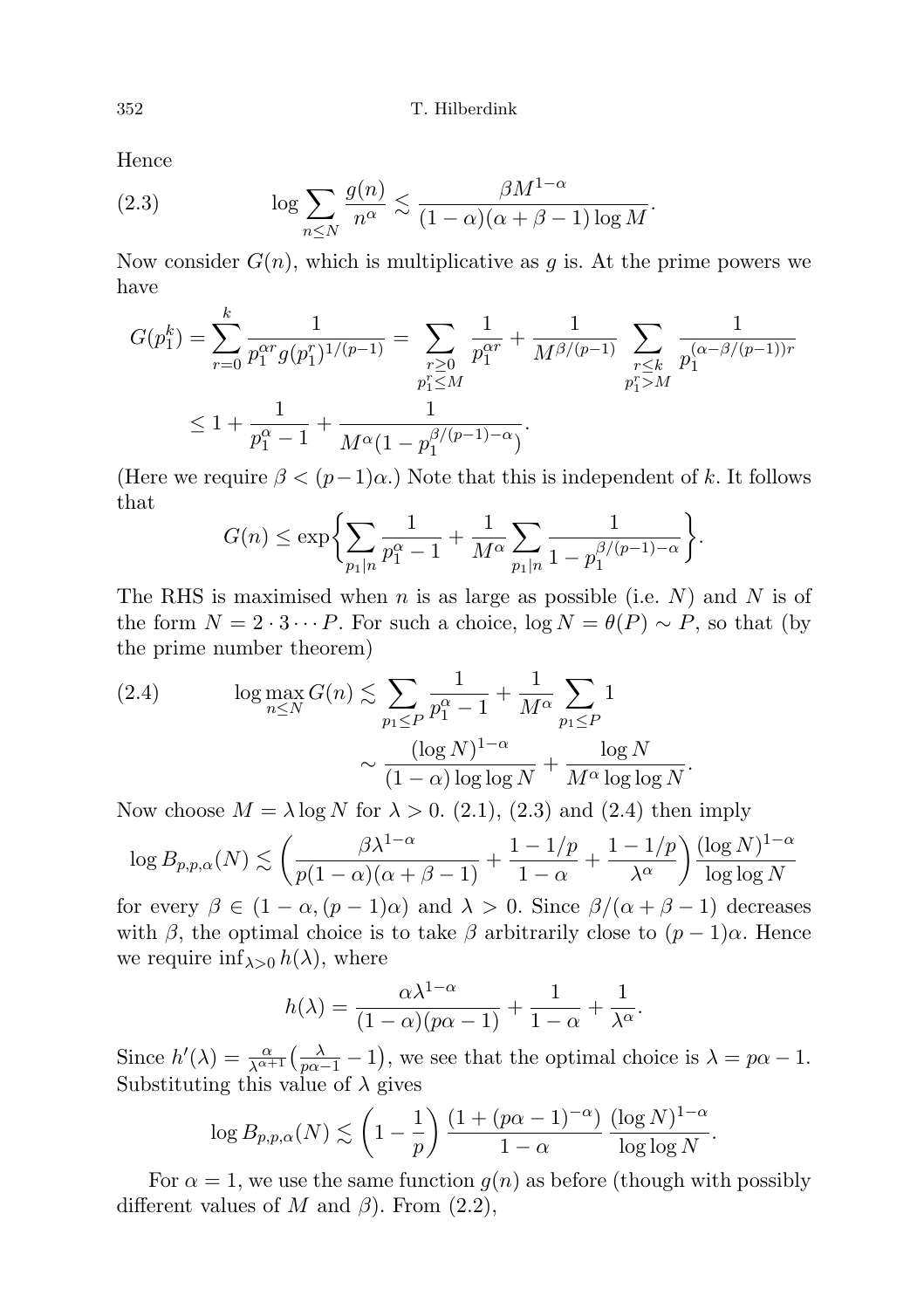An arithmetical mapping 353

$$
\sum_{n \leq N} \frac{g(n)}{n} \leq \prod_{p_1 \leq M} \left( \frac{1}{1 - 1/p_1} \right) \cdot \prod_{p_1 > M} \left( 1 + \frac{M^{\beta}}{p_1^{\beta}(p_1 - 1)} \right).
$$

By Mertens' theorem, the first product above is  $e^{\gamma} \log M + O(1)$  while  $M^{\beta} \sum_{p_1 > M} p_1^{-1-\beta} = O(1/\log M)$ , so this implies

(2.5) 
$$
\sum_{n \le N} \frac{g(n)}{n} \le (e^{\gamma} \log M + O(1)) \exp\{O(1/\log M)\} = e^{\gamma} \log M + O(1).
$$

For the  $G(n)$  term we have, as for the  $\alpha < 1$  case,

$$
G(p_1^k) \le \frac{1}{1 - 1/p_1} + \frac{1}{M(1 - p_1^{\beta/(p-1)-1})}.
$$

Thus, with  $N = 2 \cdot 3 \cdots P$ ,

$$
G(N) \le \prod_{p_1 \le P} \left( \frac{1}{1 - 1/p_1} \right) \left( 1 + \frac{1 - 1/p_1}{M(1 - p_1^{\beta - 1})} \right)
$$
  
=  $(e^{\gamma} \log P + O(1)) \left( 1 + O\left( \frac{P}{M \log P} \right) \right).$ 

Taking  $M = \log N$  and noting that  $P \sim \log N$ , we see that the RHS is  $e^{\gamma}$  log log  $N + O(1)$ . Combining with (2.5) shows that

$$
B_{p,p,1}(N) \le e^{\gamma} \log \log N + O(1).
$$

Now we turn to the case  $\alpha = 1/p$ . The function g as chosen for  $\alpha \in \mathbb{R}$  $(1/p, 1]$  is not suitable for an upper bound as we would require  $1 - 1/p$  $\beta < 1 - 1/p$ . Instead we take g to be the multiplicative function as follows: for a prime power  $p_1^k$  let

$$
g(p_1^k) = \min\bigg\{1, \bigg(\frac{M}{p_1^k(\log p_1)^p}\bigg)^{1-1/p}\bigg\}.
$$

Here  $M > 0$  is independent of  $p_1$  and k, and will be determined later. Thus  $g(p_1^k) = 1$  if and only if  $p_1^k(\log p_1)^p \leq M$ . Note that  $g(p_1^k) \leq g(p_1) \leq 1$  for all  $k \ge 1$  and primes  $p_1$ . Thus (2.2) holds with  $\alpha = 1/p$  and (by the prime number theorem)

$$
(2.6) \quad \log \sum_{n \le N} g(n)/n^{1/p}
$$
  
\$\lesssim \sum\_{p\_1 \lesssim M/(\log M)^p} \frac{1}{\sqrt[p]{p\_1} - 1} + M^{1-1/p} \sum\_{p\_1 \gtrsim M/(\log M)^p} \frac{1}{p\_1 (\log p\_1)^{p-1}}\$  
\$\sim \frac{M^{1-1/p}}{(p-1)(\log M)^{p-1}}\$.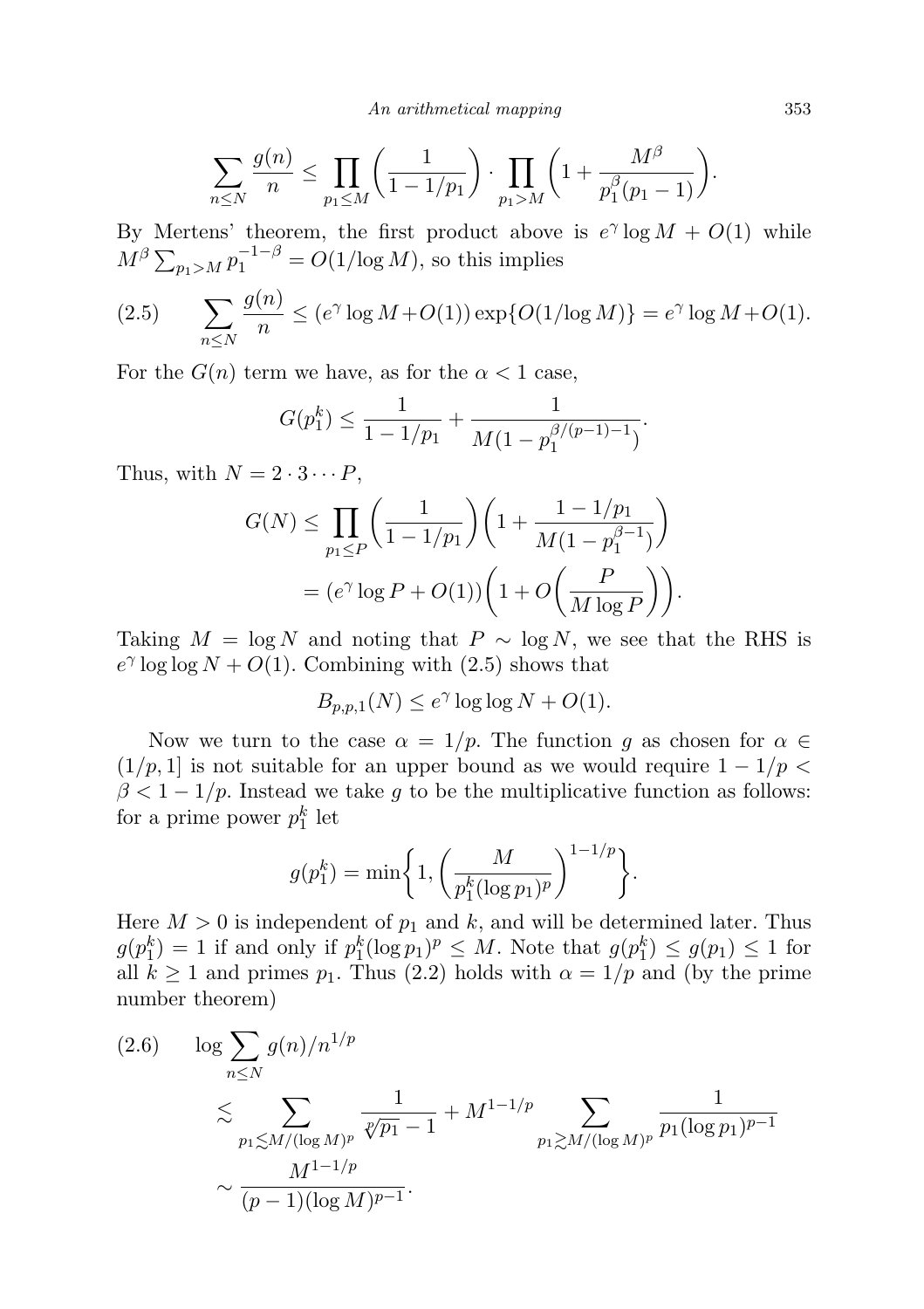(The first sum is of order  $M^{1-1/p}/(\log M)^p$  and the main contribution comes from the second term.)

Regarding  $G(n)$ , this time we have

$$
G(n) = \prod_{p_1^k \| n} G(p_1^k) \le \prod_{p_1^k \| n} \left(1 + \sum_{r=1}^k 1/p_1^{r/p} + M^{-1/p} \sum_{r=1}^k \log p_1\right),
$$

so that

$$
\log G(n) \le \sum_{p_1|n} \frac{1}{\sqrt[p]{p_1} - 1} + M^{-1/p} \sum_{p_1^k \| n} k \log p_1 \le M^{-1/p} \log n + \sum_{p_1|n} \frac{1}{\sqrt[p]{p_1} - 1}.
$$

The right hand side above is maximal when  $n = N = 2 \cdot 3 \cdots P$ , hence

$$
\log \max_{n \le N} G(n) \lesssim M^{-1/p} \log N + \sum_{p_1 \le P} \frac{1}{\sqrt[p]{p_1}} \sqrt[p]{\sqrt[p]{p_1}} \sim M^{-1/p} \log N + \frac{(\log N)^{1-1/p}}{(1 - 1/p) \log \log N}.
$$

If we combine this with  $(2.6)$ , then  $(2.1)$  gives

$$
\log B_{p,p,1/p} \lesssim \frac{M^{1-1/p}}{p(p-1)(\log M)^{p-1}} + (1-1/p)M^{-1/p}\log N + \frac{(\log N)^{1-1/p}}{\log \log N}.
$$

The optimal choice for M is easily seen to be  $M = (p-1) \log N(\log \log N)^{p-1}$ , and this gives the upper bound in (iii).

Now we proceed to give lower bounds.

For a fixed  $n \in \mathbb{N}$ , let

$$
a_d = \frac{1}{\sqrt[p]{d(n)}}
$$
 if  $d \mid n$ , and zero otherwise.

Then  $||a||_p = 1$  while

$$
b_d = \frac{1}{\sqrt[p]{d(n)}} \sum_{c|d} \frac{1}{c^{\alpha}} = \frac{\sigma_{-\alpha}(d)}{\sqrt[p]{d(n)}}.
$$

Hence for  $N \geq n$ ,

$$
\sum_{k\leq N} |b_k|^p \geq \sum_{d|n} b_d^p = \frac{1}{d(n)} \sum_{d|n} \sigma_{-\alpha}(d)^p = \eta_{\alpha,p}(n).
$$

Thus  $B_{p,p,\alpha}(N) \geq \max_{n \leq N} \sqrt[p]{\eta_{\alpha,p}(n)}$ .

Hence for  $1/p < \alpha \leq 1$ , the lower bounds follow from the maximal order of  $\eta_{\alpha,p}(n)$ .

For the case  $\alpha = 1/p$ , the above choice does not give the correct order and we lose a power of  $\log \log N$ . Instead we follow an idea of Soundararajan [11].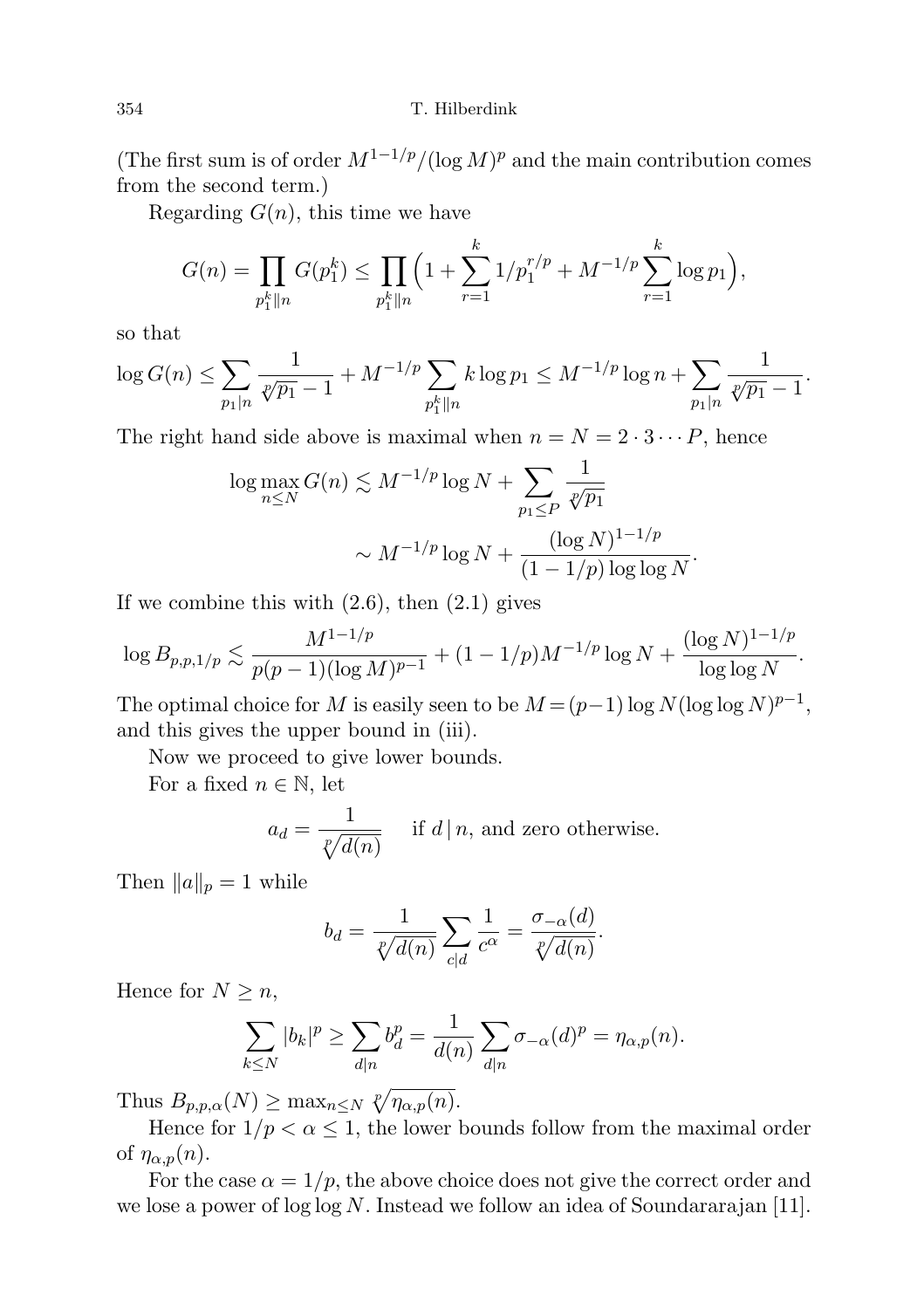Let  $f$  be the multiplicative function supported on the squarefree numbers whose values at primes  $p_1$  are

$$
f(p_1) = \begin{cases} \left(\frac{M}{p_1}\right)^{1/p} \frac{1}{\log p_1} & \text{for } M \leq p_1 \leq R, \\ 0 & \text{otherwise.} \end{cases}
$$

Here  $M = (p-1)\log N(\log \log N)^{p-1}$  as before and  $\log R = (\log M)^2$ . Now take  $a_n = f(n)F(N)^{-1/p}$  where  $F(N) = \sum_{n \leq N} f(n)^p$  so that

 $\sum_{n\leq N} a_n^p = 1$ . Then by Hölder's inequality,

$$
(2.7) \qquad \left(\sum_{n=1}^{N} b_n^p\right)^{1/p} \ge \sum_{n=1}^{N} a_n^{p-1} b_n = \frac{1}{F(N)} \sum_{n=1}^{N} \frac{f(n)^{p-1}}{n^{1/p}} \sum_{d|n} d^{1/p} f(d)
$$

$$
= \frac{1}{F(N)} \sum_{n \le N} \frac{f(n)^{p-1}}{n^{1/p}} \sum_{\substack{d \le N/n \\ (n,d)=1}} f(d)^p.
$$

Now using "Rankin's trick" (<sup>3</sup>) we have, for any  $\beta > 0$ ,

$$
(2.8) \sum_{n \leq N} \frac{f(n)^{p-1}}{n^{1/p}} \sum_{\substack{d \leq N/n \\ (n,d)=1}} f(d)^p
$$
  
= 
$$
\sum_{n \leq N} \frac{f(n)^{p-1}}{n^{1/p}} \Big( \sum_{\substack{d \geq 1 \\ (n,d)=1}} f(d)^p - \sum_{\substack{d \geq N/n \\ (n,d)=1}} f(d)^p \Big)
$$
  
= 
$$
\sum_{n \leq N} \frac{f(n)^{p-1}}{n^{1/p}} \Big( \prod_{p_1 \nmid n} (1 + f(p_1)^p) + O\Big(\Big(\frac{n}{N}\Big)^{\beta} \prod_{p_1 \nmid n} (1 + p_1^{\beta} f(p_1)^p)\Big)\Big).
$$

The  $O$ -term in  $(2.8)$  is at most a constant times

$$
\frac{1}{N^{\beta}} \sum_{n \le N} f(n)^{p-1} n^{\beta - 1/p} \prod_{p_1 \nmid n} (1 + p_1^{\beta} f(p_1)^p) \n\le \frac{1}{N^{\beta}} \prod_{p_1} (1 + p_1^{\beta} f(p_1)^p + p_1^{\beta - 1/p} f(p_1)^{p-1}),
$$

while the main term in  $(2.8)$  is (using Rankin's trick again)

$$
\prod_{p_1} \left( 1 + f(p_1)^p + \frac{f(p_1)^{p-1}}{p_1^{1/p}} \right) + O\left( \frac{1}{N^{\beta}} \prod_{p_1} (1 + f(p_1)^p + p_1^{\beta - 1/p} f(p_1)^{p-1}) \right).
$$

Hence (2.7) implies

<sup>(3)</sup> If 
$$
c_n > 0
$$
, then for any  $\beta > 0$ ,  $\sum_{n>x} c_n \leq x^{-\beta} \sum_{n=1}^{\infty} n^{\beta} c_n$ .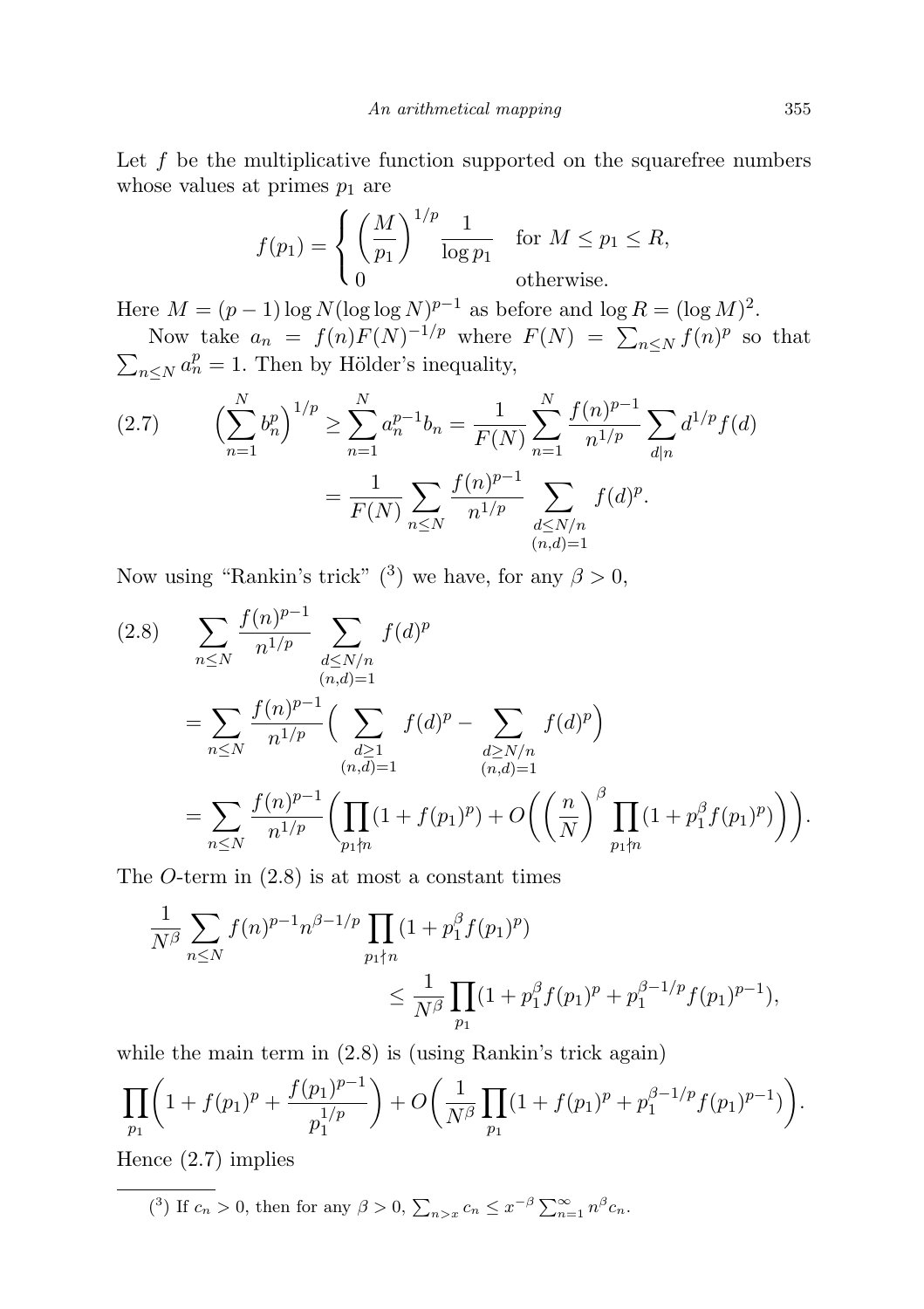356 T. Hilberdink

$$
\left(\sum_{n=1}^{N} b_n^p\right)^{1/p} \ge \frac{1}{F(N)} \left(\prod_{p_1} \left(1 + f(p_1)^p + \frac{f(p_1)^{p-1}}{p_1^{1/p}}\right) + O\left(\frac{1}{N^{\beta}} \prod_{p_1} (1 + p_1^{\beta} f(p_1)^p + p_1^{\beta - 1/p} f(p_1)^{p-1})\right)\right).
$$

The ratio of the O-term to the main term on the right is less than

$$
\exp\bigg\{-\beta \log N + \sum_{M \le p_1 \le R} (p_1^{\beta} - 1) \bigg(f(p_1)^p + \frac{f(p_1)^{p-1}}{p_1^{1/p}}\bigg)\bigg\},\,
$$

which equals

$$
\exp\bigg\{-\beta \log N + \sum_{M \le p_1 \le R} (p_1^{\beta} - 1) \bigg(\frac{M}{p_1(\log p_1)^p} + \frac{M^{1-1/p}}{p_1(\log p_1)^{p-1}}\bigg)\bigg\}.
$$

Take  $\beta = (\log M)^{-3}$ . The term involving  $M^{1-1/p}$  is at most  $(\log N)^{1-1/p+\varepsilon}$ for every  $\varepsilon > 0$ , while the remaining terms in the exponent are (by the prime number theorem in the form  $\pi(x) = \text{li}(x) + O(x(\log x)^{-A})$  for all A)

$$
- \beta \log N + M \int_{M}^{R} \frac{t^{\beta} - 1}{t(\log t)^{p+1}} dt + O\left(\frac{\log N}{(\log \log N)^{A}}\right)
$$
  
=  $-\beta \log N + \beta M \int_{M}^{R} \frac{dt}{t(\log t)^{p}} + O\left(\beta^{2} M \int_{M}^{R} \frac{dt}{t(\log t)^{p-1}}\right)$   
 $\sim -\beta(p-1)^{2} \frac{\log N \log \log \log N}{\log \log N},$ 

after some calculations.

Finally, since  $F(N) \leq \prod_{p_1} (1 + f(p_1)^p)$ , this implies

$$
B_{p,p,1/p}(N) \ge \frac{1}{2} \prod_{M \le p_1 \le R} \left( 1 + \frac{f(p_1)^{p-1}}{p_1^{1/p}(1+f(p_1)^p)} \right)
$$

for all N sufficiently large. Hence

$$
\log B_{p,p,1/p}(N) \geq M^{1-1/p} \sum_{M \leq p_1 \leq R} \frac{1}{p_1(\log p_1)^{p-1}} \sim \frac{1}{(p-1)^{1/p}} \left(\frac{\log N}{\log \log N}\right)^{1-1/p}
$$

as required.

REMARK. The result for  $1/p < \alpha < 1$  is

 $(\log N)^{1-\alpha}$  $\frac{(\log N)^{1-\alpha}}{2(1-\alpha)\log\log N} \lesssim \log B_{p,p,\alpha}(N) \lesssim \Big(1-\frac{1}{p}\Big)$ p  $\frac{(1 + (p\alpha - 1)^{-\alpha})}{\alpha}$  $(1 - \alpha)$  $(\log N)^{1-\alpha}$  $\frac{\log 1}{\log \log N}$ .

It would be nice to obtain an asymptotic formula for  $\log B_{p,p,\alpha}(N)$ . Indeed, it is possible to improve the lower bound at the cost of more work by using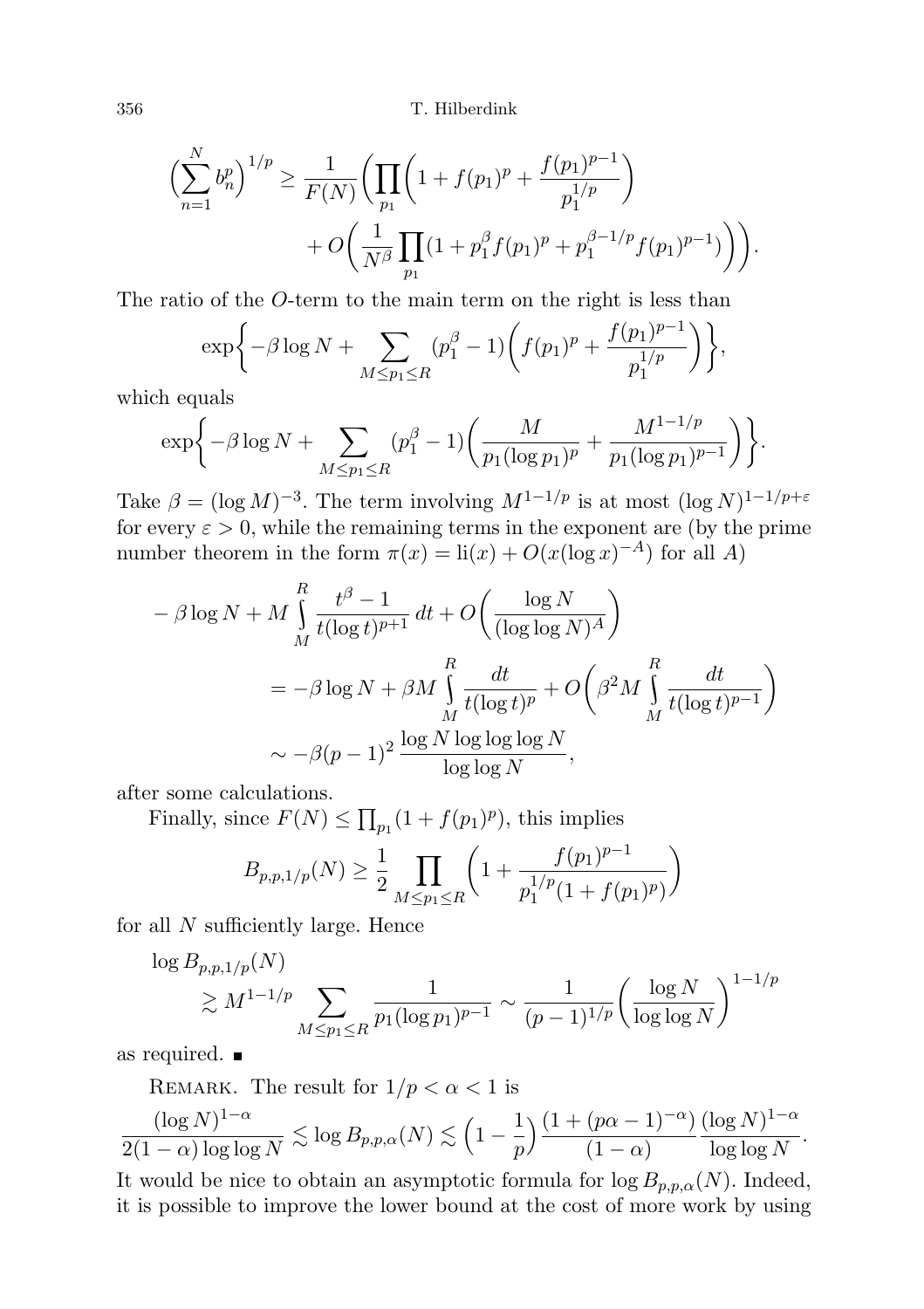the method for the case  $\alpha = 1/p$ , but we have not been able to obtain the same upper and lower limits.

3. Connections with  $\zeta(s)$  and the eigenvalues of certain arith**metical matrices.** Now we restrict ourselves to the case  $p = q = 2$ , this being perhaps the most interesting case. We shall show that the bounds obtained for (<sup>4</sup>)  $B_{\alpha}(N)$  in Theorem 2.3 for  $1/2 < \alpha \leq 1$  can be used to obtain information regarding the maximum order of  $\zeta(s)$  on the line  $\Re s = \alpha$ .

PROPOSITION 3.1. We have, for any  $\alpha$ ,

$$
\sum_{n\leq N}|b_n|^2=\sum_{m,n\leq N}\frac{a_m\overline{a}_n(m,n)^{2\alpha}}{m^{\alpha}n^{\alpha}}\sum_{k\leq N/[m,n]}\frac{1}{k^{2\alpha}}.
$$

Proof. We have

$$
|b_n|^2 = b_n \overline{b}_n = \frac{1}{n^{2\alpha}} \sum_{c|n, d|n} c^{\alpha} d^{\alpha} a_c \overline{a}_d = \frac{1}{n^{2\alpha}} \sum_{[c,d]|n} c^{\alpha} d^{\alpha} a_c \overline{a}_d,
$$

since  $c | n, d | n$  if and only if  $[c, d] | n$ . Hence

$$
\sum_{n\leq N} |b_n|^2 = \sum_{c,d\leq N} c^{\alpha} d^{\alpha} a_c \overline{a}_d \sum_{n\leq N, [c,d]|n} \frac{1}{n^{2\alpha}} = \sum_{c,d\leq N} \frac{c^{\alpha} d^{\alpha} a_c \overline{a}_d}{[c,d]^{2\alpha}} \sum_{k\leq N/[c,d]} \frac{1}{k^{2\alpha}},
$$
  
by writing  $n = [c,d]k$ . Since  $(c,d)[c,d] = cd$ , the result follows.

REMARK. We can use this to show that  $B_{\alpha}(N) \simeq N^{1/2-\alpha}$  for  $\alpha < 1/2$ . For such  $\alpha$  and  $||a||_2 = 1$ ,

$$
\sum_{n\leq N} |b_n|^2 \leq AN^{1-2\alpha} \sum_{m,n\leq N} \frac{|a_m a_n|(m,n)^{2\alpha}}{(mn)^{\alpha}[m,n]^{1-2\alpha}} \n= AN^{1-2\alpha} \sum_{m,n\leq N} \frac{|a_m a_n|(m,n)}{(mn)^{1-\alpha}} \n= AN^{1-2\alpha} \sum_{d\leq N} d \sum_{\substack{m,n\leq N\\(m,n)=d}} \frac{|a_m a_n|}{(mn)^{1-\alpha}} \leq AN^{1-2\alpha} \sum_{d\leq N} \frac{1}{d^{1-2\alpha}} \left(\sum_{m\leq N/d} \frac{|a_{md}|}{m^{1-\alpha}}\right)^2 \n\leq A'N^{1-2\alpha} \sum_{d\leq N} \frac{1}{d^{1-2\alpha}} \sum_{m\leq N/d} \frac{|a_{md}|^2 (\log m+1)^2}{m^{1-2\alpha}} \text{ (by Cauchy–Schwarz)} \n= A'N^{1-2\alpha} \sum_{n\leq N} \frac{|a_n|^2}{n^{1-2\alpha}} \sum_{d|n} (\log d+1)^2 \n\leq A'N^{1/2-\alpha} \sum_{n\leq N} \frac{|a_n|^2 d(n) (\log n+1)^2}{n^{1-2\alpha}}.
$$

<sup>(4)</sup> In this section we write  $B_{\alpha}(N)$  for  $B_{2,2,\alpha}(N)$ .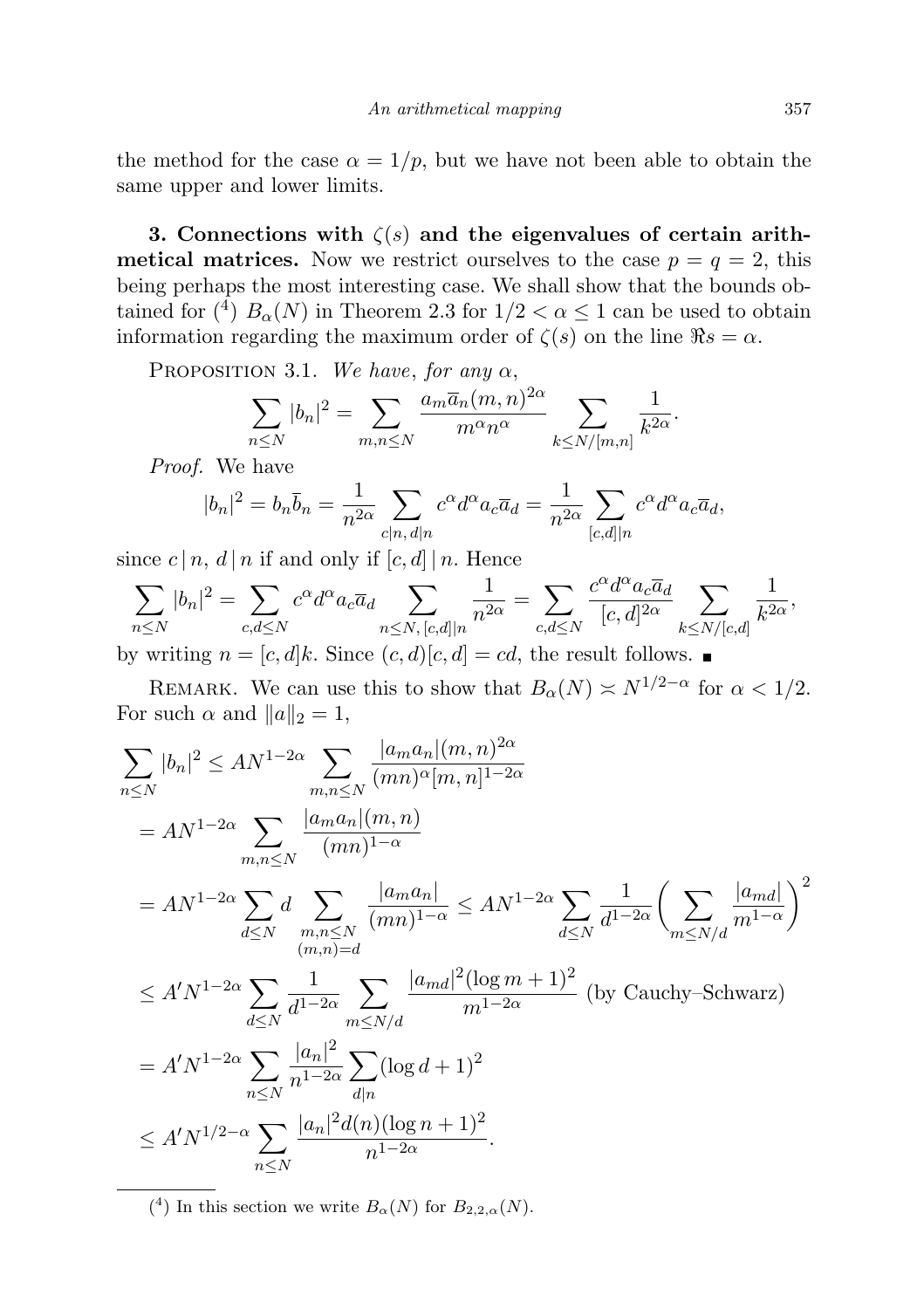But since  $d(n)(\log n + 1)^2 = O(n^{\epsilon})$  and  $\alpha < 1/2$ , the sum on the right is  $O(1)$ .

On the other hand, if we take  $a_1 = 1$  and  $a_n = 0$  otherwise, then  $b_n = n^{-\alpha}$ and

$$
\sum_{n\leq N} |b_n|^2 = \sum_{n\leq N} \frac{1}{n^{2\alpha}} \sim \frac{N^{1-2\alpha}}{1-2\alpha}.
$$

Letting  $N \to \infty$  in Proposition 3.1 gives:

COROLLARY 3.2. Let  $\alpha > 1/2$  and let  $a \in l^2$ . Then  $\varphi_{\alpha}(a) \in l^2$  if and only if the series

$$
\sum_{m,n\geq 1}\frac{a_m\overline{a}_n(m,n)^{2\alpha}}{m^{\alpha}n^{\alpha}}
$$

converges. In that case, we have

$$
\|\varphi_{\alpha}(a)\|_{2}^{2} = \zeta(2\alpha) \sum_{m,n\geq 1} \frac{a_{m}\overline{a}_{n}(m,n)^{2\alpha}}{m^{\alpha}n^{\alpha}}.
$$

Also, it follows from Proposition 3.1 that if  $a_n \geq 0$  for all n and  $\alpha > 1/2$ , then

(3.2) 
$$
\sum_{n\leq N} |b_n|^2 \leq \zeta(2\alpha) \sum_{m,n\leq N} \frac{a_m \overline{a}_n(m,n)^{2\alpha}}{(mn)^\alpha} \leq (1+\varepsilon) \sum_{n\leq N^3} |b_n|^2
$$

for every  $\varepsilon > 0$ , whenever  $N \geq N_0$  for some  $N_0 = N_0(\varepsilon)$ . The left-hand inequality is immediate while the right-hand sum (without the  $(1 + \varepsilon)$ ) is greater than

$$
\sum_{m,n\leq N} \frac{a_m \overline{a}_n(m,n)^{2\alpha}}{m^{\alpha}n^{\alpha}} \sum_{k\leq N^3/[m,n]} \frac{1}{k^{2\alpha}} > (\zeta(2\alpha) - \varepsilon) \sum_{m,n\leq N} \frac{a_m \overline{a}_n(m,n)^{2\alpha}}{m^{\alpha}n^{\alpha}}
$$

since  $N^3/[m, n] \geq N$  for  $m, n \leq N$ .

THEOREM 3.3. Let  $1/2 < \alpha \leq 1$  and let  $a \in l^2$  with  $||a||_2 = 1$ . Let  $A_N(t) = \sum_{n=1}^N a_n n^{it}$ . Let  $N \leq T^{\lambda}$  where  $0 < \lambda < \frac{2}{3}(\alpha - 1/2)$ . Then for some  $\eta > 0$ ,

$$
(3.3) \quad \frac{1}{T} \int_{1}^{T} |\zeta(\alpha+it)|^2 |A_N(t)|^2 \, dt = \zeta(2\alpha) \sum_{m,n \le N} \frac{a_m \overline{a}_n(m,n)^{2\alpha}}{(mn)^{\alpha}} + O(T^{-\eta}).
$$

*Proof.* We shall assume  $1/2 < \alpha < 1$ , adjusting the proof for the case  $\alpha = 1$  afterwards. For  $\alpha \neq 1$ , we can integrate from 0 to T since the error involved is at most  $O(N/T) = O(T^{-\eta}).$ 

Starting from the approximation  $\zeta(\alpha + it) = \sum_{n \leq t} n^{-\alpha - it} + O(t^{-\alpha})$ , we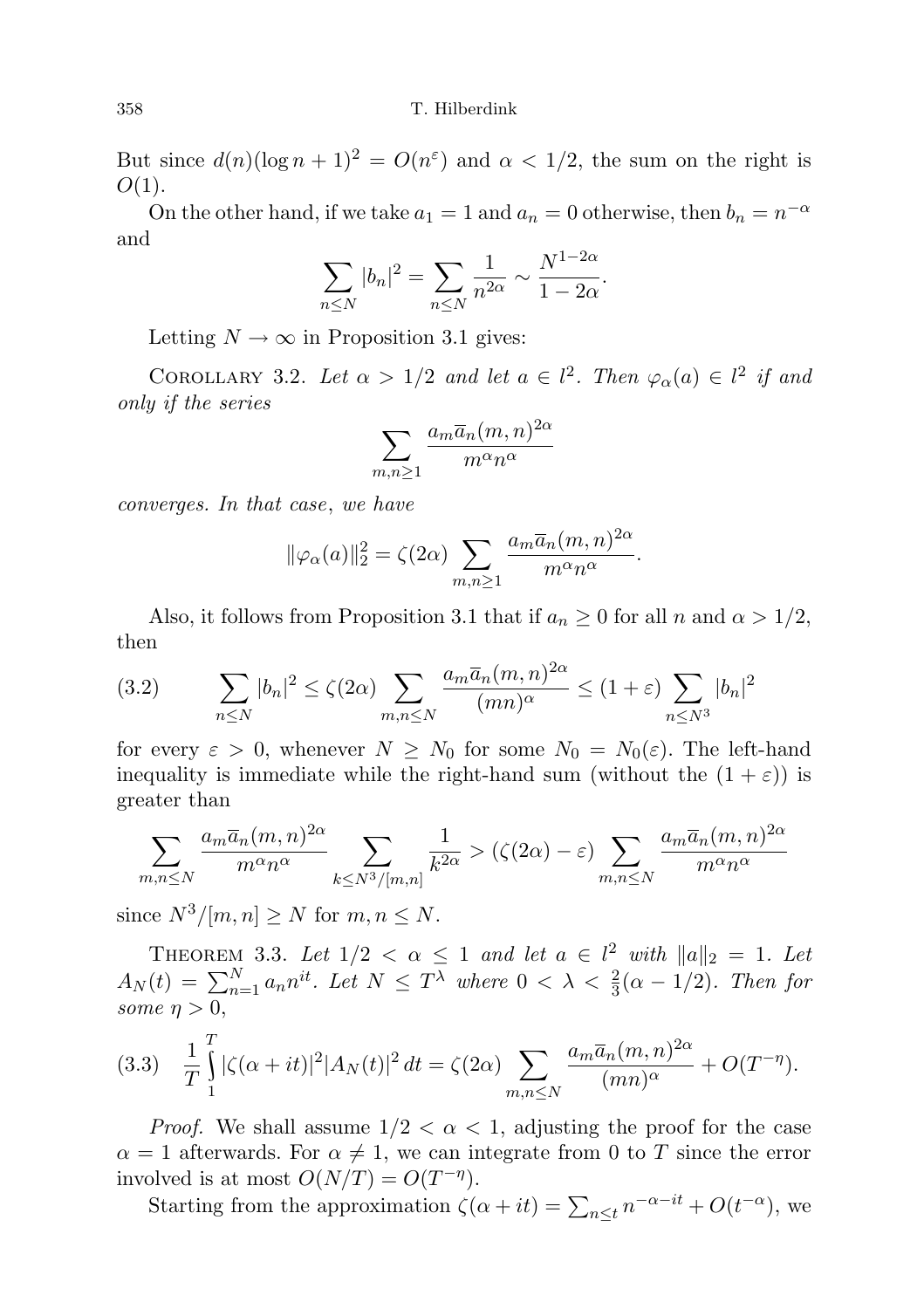have

$$
|\zeta(\alpha+it)|^2 = \left| \sum_{n \le t} \frac{1}{n^{\alpha+it}} \right|^2 + O(t^{1-2\alpha}).
$$

Let  $k, l \in \mathbb{N}$  be such that  $(k, l) = 1$ . Let  $M = \max\{k, l\} < T$ . The above gives

$$
\int_{0}^{T} |\zeta(\alpha+it)|^2 \left(\frac{k}{l}\right)^{it} dt = \int_{0}^{T} \left| \sum_{n \le t} \frac{1}{n^{\alpha+it}} \right|^2 \left(\frac{k}{l}\right)^{it} dt + O(T^{2-2\alpha}).
$$

The integral on the right is

$$
\int_{0}^{T} \sum_{m,n \leq t} \frac{1}{(mn)^{\alpha}} \left(\frac{km}{ln}\right)^{it} dt = \sum_{m,n \leq T} \frac{1}{(mn)^{\alpha}} \int_{\max\{m,n\}}^{T} \left(\frac{km}{ln}\right)^{it} dt.
$$

The terms with  $km = ln$  (which implies  $m = rl, n = rk$  with r integral) contribute

$$
\frac{1}{(kl)^{\alpha}} \sum_{r \leq T/M} \frac{T - rM}{r^{2\alpha}} = \frac{\zeta(2\alpha)}{(kl)^{\alpha}} T + O\left(\frac{M^{2\alpha - 1}T^{2 - 2\alpha}}{(kl)^{\alpha}}\right).
$$

The remaining terms contribute at most

$$
2 \sum_{\substack{m,n \leq T \\ km \neq ln}} \frac{1}{(mn)^{\alpha} |\log \frac{km}{ln}|} \leq 2M^{2\alpha} \sum_{\substack{m,n \leq T \\ km \neq ln}} \frac{1}{(kmln)^{\alpha} |\log \frac{km}{ln}|}
$$
  

$$
\leq 2M^{2\alpha} \sum_{\substack{m_1 \leq kT, n_1 \leq lT \\ m_1 \neq n_1}} \frac{1}{(m_1n_1)^{\alpha} |\log \frac{m_1}{n_1}|}
$$
  

$$
\leq 2M^{2\alpha} \sum_{\substack{m_1, n_1 \leq MT \\ m_1 \neq n_1}} \frac{1}{(m_1n_1)^{\alpha} |\log \frac{m_1}{n_1}|}
$$
  

$$
= O(M^{2\alpha} (MT)^{2-2\alpha} \log (MT))
$$
  

$$
= O(M^{2}T^{2-2\alpha} \log T),
$$

using Lemma 7.2 from [13]. Hence

$$
\int_{0}^{T} |\zeta(\alpha+it)|^2 \left(\frac{k}{l}\right)^{it} dt = \frac{\zeta(2\alpha)}{(kl)^{\alpha}} T + O(M^2 T^{2-2\alpha} \log T).
$$

It follows that for any positive integers  $m, n < T$ ,

$$
\int_{0}^{T} |\zeta(\alpha+it)|^2 \left(\frac{m}{n}\right)^{it} dt = \frac{\zeta(2\alpha)(m,n)^{2\alpha}}{(mn)^{\alpha}} T + O(\max\{m,n\}^2 T^{2-2\alpha} \log T).
$$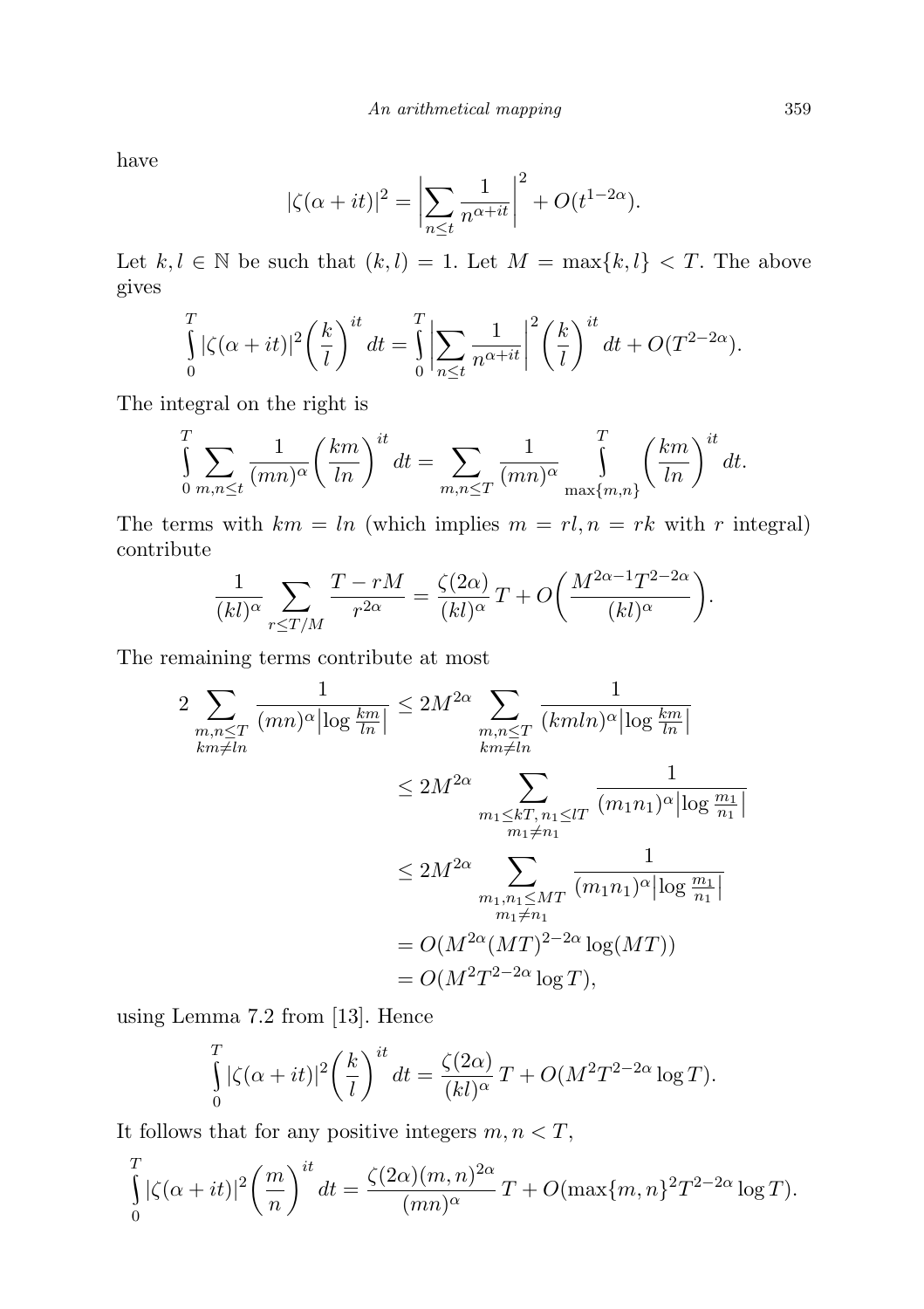Thus, with 
$$
A_N(t) = \sum_{n=1}^N a_n n^{it}
$$
,  
\n
$$
\int_0^T |\zeta(\alpha+it)|^2 |A_N(t)|^2 dt = \sum_{\substack{m,n \le N}} a_m \overline{a}_n \int_0^T |\zeta(\alpha+it)|^2 \left(\frac{m}{n}\right)^{it} dt
$$
\n
$$
= \zeta(2\alpha) T \sum_{\substack{m,n \le N}} \frac{a_m \overline{a}_n (m,n)^{2\alpha}}{(mn)^{\alpha}} + O\left(T^{2-2\alpha} \log T \sum_{\substack{m,n \le N}} \max\{m,n\}^2 |a_m a_n|\right).
$$

The sum in the O-term is at most  $N^2(\sum_{n\leq N} |a_n|)^2 \leq N^3$ , using Cauchy-Schwarz. Hence

$$
\frac{1}{T}\int_{0}^{T}|\zeta(\alpha+it)|^{2}|A_{N}(t)|^{2} dt = \zeta(2\alpha) \sum_{m,n\leq N} \frac{a_{m}\overline{a}_{n}(m,n)^{2\alpha}}{(mn)^{\alpha}} + O\bigg(\frac{N^{3}\log T}{T^{2\alpha-1}}\bigg).
$$

Since  $N^3 \leq T^{3\lambda}$  and  $3\lambda < 2\alpha - 1$ , the error term is  $O(T^{-\eta})$  for some  $\eta > 0$ .

If  $\alpha = 1$  we integrate from 1 to T instead and the O-term above will contain an extra  $\log T$  factor, but this is still  $O(T^{-\eta})$ .

We note that with more care, the  $N^3$  could be turned into an  $N^2$ , so that we can take  $\lambda < \alpha - 1/2$  in the theorem. This is however not too important for us.

COROLLARY 3.4. Let  $1/2 < \alpha \leq 1$ . Then for every  $\varepsilon > 0$  and N sufficiently large,

(3.4) 
$$
\max_{t \leq N} |\zeta(\alpha + it)| \geq B_{\alpha}(N^{\frac{2}{3}(\alpha - 1/2) - \varepsilon}) + O(N^{-\eta})
$$

for some  $\eta > 0$ .

*Proof.* Let  $a_n \geq 0$  be such that  $||a||_2 = 1$ , and take  $N = T<sup>\lambda</sup>$  with  $\lambda < \frac{2}{3}(\alpha - 1/2)$ . By (3.2) and (3.3),

$$
\sum_{n \le N} |b_n|^2 \le \frac{1}{T} \int_0^T |\zeta(\alpha + it)|^2 |A_N(t)|^2 dt + O(T^{-\eta})
$$
  

$$
\le \max_{t \le T} |\zeta(\alpha + it)|^2 \frac{1}{T} \int_0^T |A_N(t)|^2 dt + O(T^{-\eta})
$$
  

$$
= \max_{t \le T} |\zeta(\alpha + it)|^2 \sum_{n \le N} |a_n|^2 (1 + O(N/T)) + O(T^{-\eta})
$$

using the Montgomery and Vaughan mean value theorem. The implied constants in the O-terms depend only on T and not on the sequence  $\{a_n\}$ . Taking the supremum over all such a gives

$$
B_{\alpha}(N)^{2} = \sup_{\|a\|_{2}=1} \sum_{n\leq N} |b_{n}|^{2} \leq \max_{t\leq T} |\zeta(\alpha+it)|^{2} + O(T^{-\eta})
$$

for some  $\eta > 0$ , and (3.4) follows.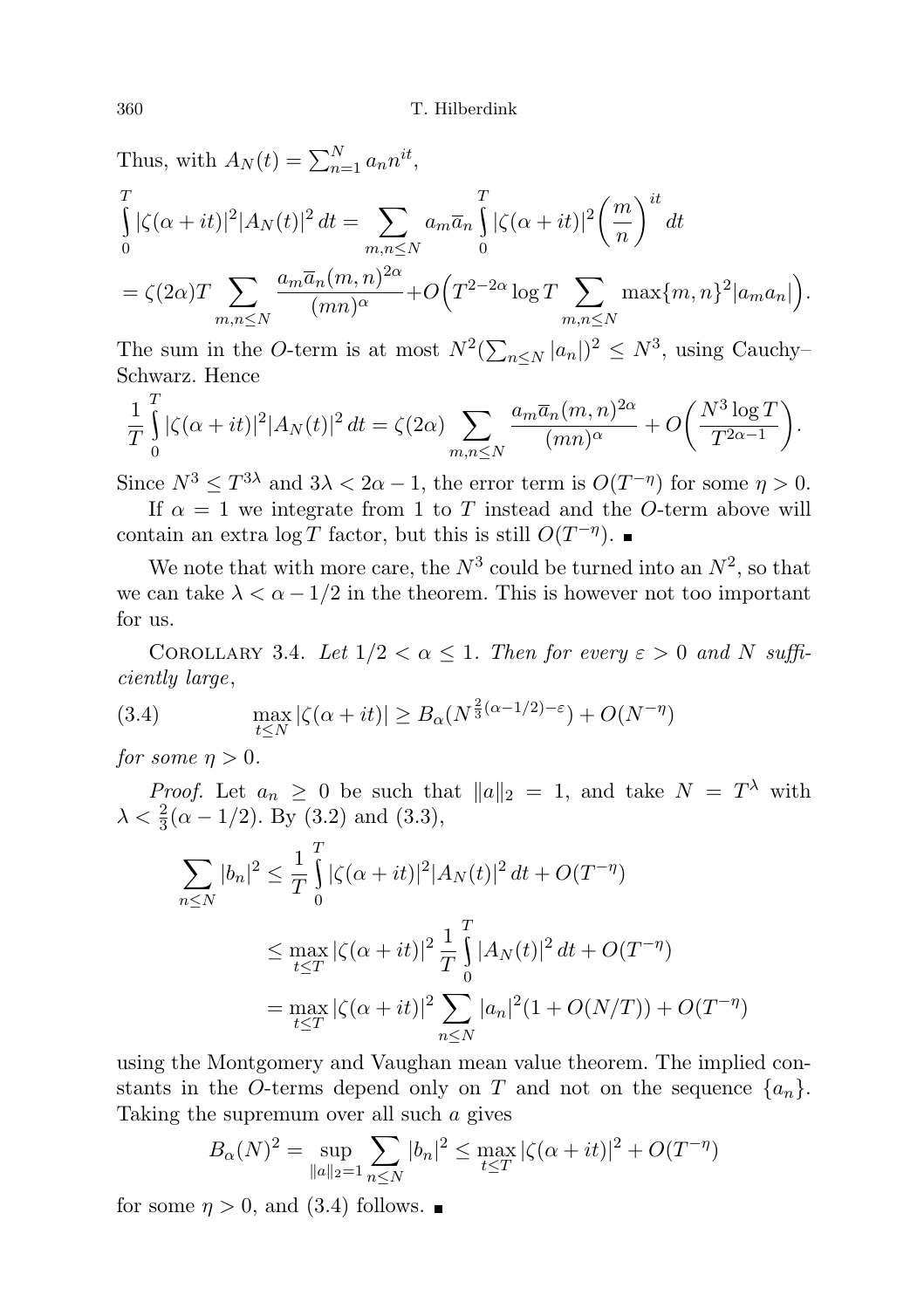In particular, this gives the (known) lower bounds

$$
\max_{t \le T} |\zeta(\alpha + it)| \ge \exp\left\{\frac{c(\log T)^{1-\alpha}}{\log \log T}\right\}
$$

for  $1/2 < \alpha < 1$  and  $\max_{t \leq T} |\zeta(1+it)| \geq e^{\gamma} \log \log T + O(1)$  (obtained by Levinson in [6]).

Moreover, we can say more about how often  $|\zeta(\alpha+it)|$  is as large as this. For  $A \in \mathbb{R}$  and  $c > 0$ , let

(3.5) 
$$
F_A(T) = \{t \in [1, T] : |\zeta(1 + it)| \ge e^{\gamma} \log \log T - A\},\
$$

(3.5') 
$$
F_{\alpha,c}(T) = \left\{ t \in [0,T] : |\zeta(\alpha+it)| \ge \exp\left\{ \frac{c(\log T)^{1-\alpha}}{\log \log T} \right\} \right\}.
$$

Consider first the  $\alpha = 1$  case. We have, for  $N \leq T^{\lambda}$  with  $0 < \lambda < 1/3$ ,

$$
(3.6) \qquad \sum_{n\leq N} |b_n|^2 \leq \frac{1}{T} \Big( \int\limits_{F_A(T)} + \int\limits_{[1,T]\backslash F_A(T)} \Big) |\zeta(1+it)|^2 |A_N(t)|^2 \, dt + O(T^{-\eta}).
$$

The second integral on the right is at most

$$
(e^{\gamma} \log \log T - A)^2 \cdot \frac{1}{T} \int_{0}^{T} |A_N(t)|^2 dt = (e^{\gamma} \log \log T - A)^2 (1 + O(N/T)),
$$

while, by choosing  $a_n = d(N)^{-1/2}$  for  $n | N$  and zero otherwise, the LHS of (3.6) is at least  $\eta_{1,2}(N)$ . Now, every interval  $[T^{\lambda/3}, T^{\lambda}]$  contains an N of the form (<sup>5</sup>)  $s_k$ . For such an  $N$ ,  $\eta_{1,2}(N) \ge (e^{\gamma} \log \log N - a)^2 \ge (e^{\gamma} \log \log T - a')^2$ for some  $a, a' > 0$ . Hence for  $A > a'$ ,

$$
\frac{1}{T} \int_{F_A(T)} |\zeta(1+it)|^2 |A_N(t)|^2 dt
$$
  
\n
$$
\geq (e^{\gamma} \log \log T - a')^2 - (e^{\gamma} \log \log T - A)^2 + O(T^{-\eta}) \geq 1
$$

for T sufficiently large. But  $|\zeta(1+it)| = O(\log T)$  and  $|A_N(t)|^2 \le d(N)$ , so

$$
1 \leq \frac{1}{T} \int_{F_A(T)} |\zeta(1+it)|^2 |A_N(t)|^2 dt \leq \frac{(\log T)^2 d(N) \mu(F_A(T))}{T},
$$

where  $\mu(\cdot)$  is Lebesgue measure. Thus

$$
\mu(F_A(T)) \ge \frac{T}{d(N)(\log T)^2} \ge T \exp\left\{-\frac{a\log T}{\log \log T}\right\}
$$

for some  $a > 0$  (which depends on A only).

(<sup>5</sup>) Recall  $s_k = \prod_{p \leq p_k} p^{\left[\sqrt{p_k/p}\right]}$ . From (1.1), it is easy to see that  $s_k < s_{k+1} \leq s_k^{2+o(1)}$ .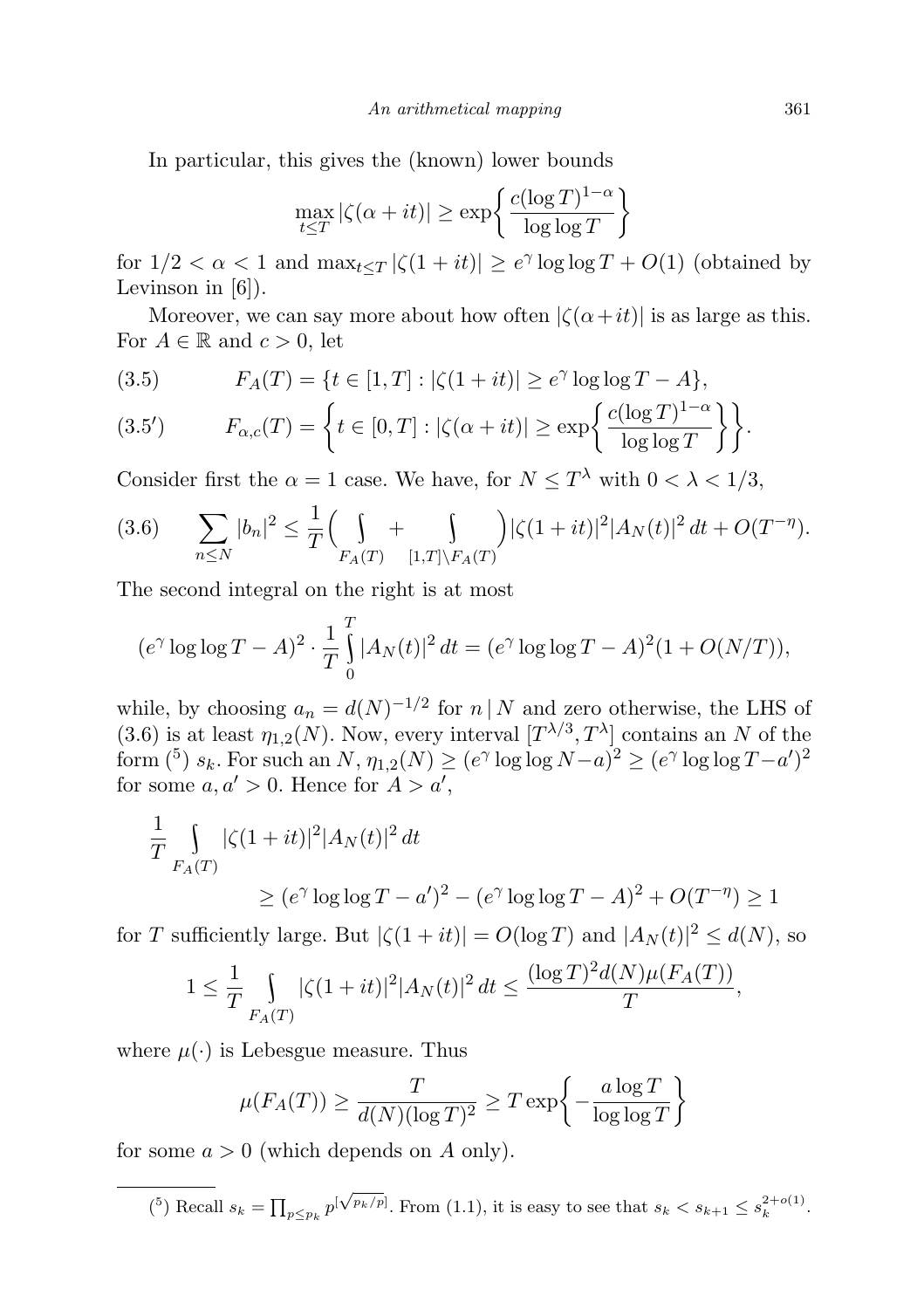Now consider  $1/2 < \alpha < 1$ . Again

$$
(3.6') \qquad \sum_{n \le N} |b_n|^2 \le \frac{1}{T} \Big( \int_{F_{\alpha,c}(T)} + \int_{[0,T] \setminus F_{\alpha,c}(T)} \Big) |\zeta(\alpha+it)|^2 |A_N(t)|^2 dt + O(T^{-\eta}).
$$

The second integral on the right is at most

$$
\exp\left\{\frac{2c(\log T)^{1-\alpha}}{\log\log T}\right\} \cdot \frac{1}{T} \int_{0}^{T} |A_N(t)|^2 dt = O\left(\exp\left\{\frac{2c(\log T)^{1-\alpha}}{\log\log T}\right\}\right),\,
$$

while, by choosing  $a_n$  and N as before, the LHS of  $(3.6')$  is at least  $\exp\left\{\frac{c'(\log T)^{1-\alpha}}{\log\log T}\right\}$  $\frac{(\log T)^{1-\alpha}}{\log \log T}$  for some  $c' > 0$ . Hence for  $2c < c'$ ,

$$
\frac{1}{T} \int\limits_{F_{\alpha,c}(T)} |\zeta(\alpha+it)|^2 |A_N(t)|^2 dt \ge \exp\bigg{\frac{c'(\log T)^{1-\alpha}}{2\log\log T}}\bigg\}.
$$

We have  $|\zeta(\alpha+it)| = O(T^{\nu})$  for some  $\nu$  and  $|A_N(t)|^2 \le d(N) = O(T^{\varepsilon})$ , so

$$
\frac{1}{T} \int\limits_{F_{\alpha,c}(T)} |\zeta(\alpha+it)|^2 |A_N(t)|^2 dt \leq T^{2\nu - 1 + \varepsilon} \mu(F_{\alpha,c}(T)).
$$

Thus  $\mu(F_{\alpha,c}(T)) \geq T^{1-2\nu-\varepsilon}$  for all c sufficiently small.

In particular, since  $\nu < (1 - \alpha)/3$ , we have:

THEOREM 3.5. Let  $F_A(T)$  and  $F_{\alpha,c}(T)$  denote the sets in (3.5) and (3.5') respectively. Then for all A sufficiently large (and positive)

$$
\mu(F_A(T)) \ge T \exp\left\{-a \frac{\log T}{\log \log T}\right\}
$$

for some  $a > 0$  and for all T sufficiently large; and for all c sufficiently small,  $\mu(F_{\alpha,c}(T)) \geq T^{(1+2\alpha)/3}$  for all T sufficiently large. Furthermore, on the Lindelöf Hypothesis, the exponent can be replaced by  $1 - \varepsilon$ .

Connection with the largest eigenvalue of certain arithmetical matrices. In [7], the eigenvalues of the  $N \times N$  matrix with entries  $(i, j)^{2\alpha}/i^{\alpha}j^{\alpha}$ were discussed. Denote the largest eigenvalue by  $\Lambda_N(\alpha)$ . Using deep properties of Dirichlet series (see [4]), it was shown that for  $\alpha > 1$ ,  $\Lambda_N(\alpha)$ , though never larger than  $\zeta(\alpha)^2/\zeta(2\alpha)$ , can be made arbitrarily close to this, i.e.  $\limsup_{N\to\infty} \Lambda_N(\alpha) = \frac{\zeta(\alpha)^2}{\zeta(2\alpha)}$ , while the lim sup is infinite for  $\alpha \leq 1$ . It was further suggested that an "arithmetical proof" of this would be unlikely. However, since

$$
\Lambda_N(\alpha) = \sup_{\|a\|_2 = 1} \sum_{m,n \le N} \frac{a_m \overline{a}_n(m,n)^{2\alpha}}{m^{\alpha} n^{\alpha}},
$$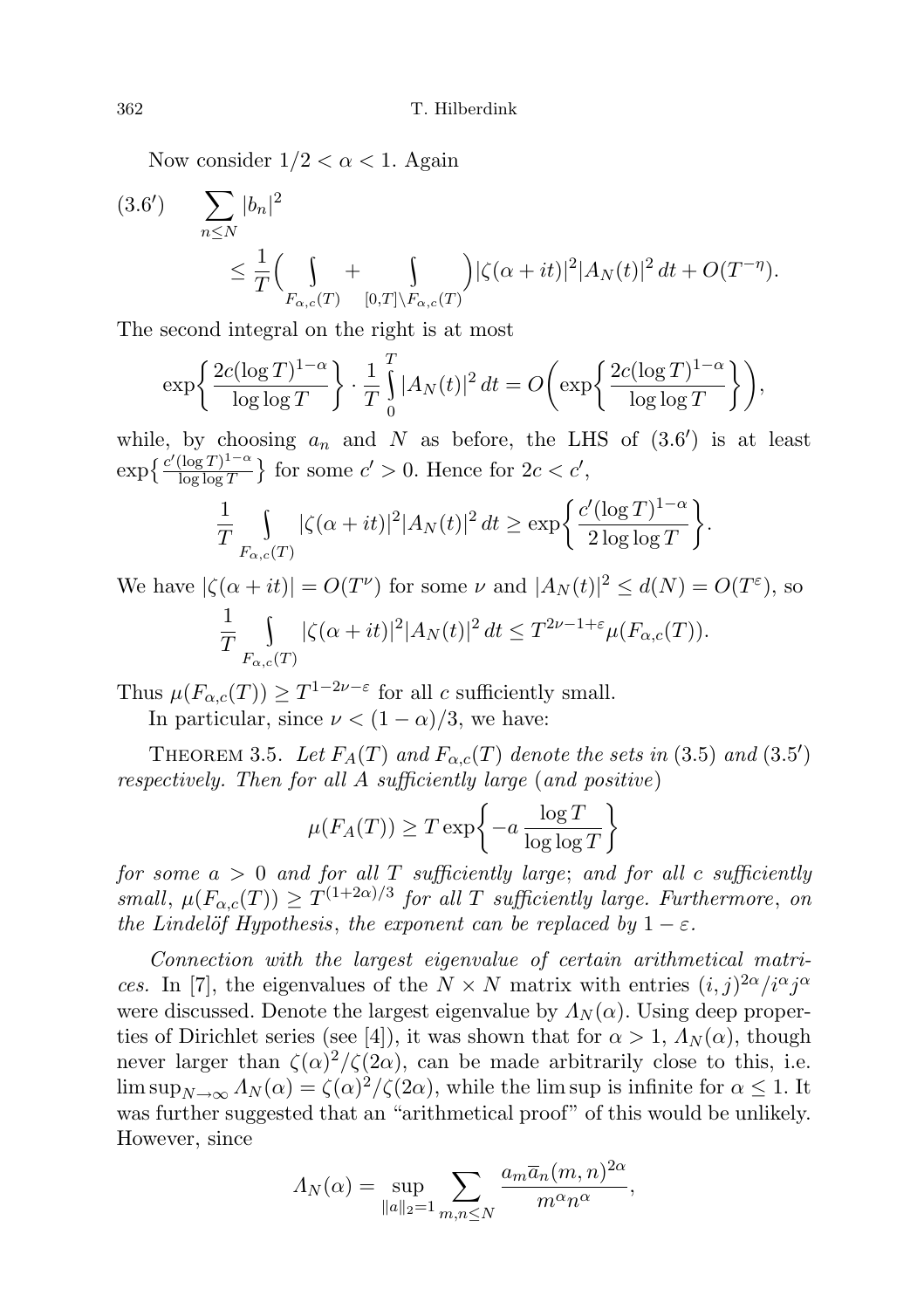and the supremum (actually maximum) occurs when  $a_n \geq 0$ , we see from (3.2) that

$$
\frac{B_{\alpha}(N)^{2}}{\zeta(2\alpha)} \le A_{N}(\alpha) \le (1 + o(1)) \frac{B_{\alpha}(N^{3})^{2}}{\zeta(2\alpha)} \quad \text{for } \alpha > 1/2.
$$

But by purely arithmetical means we showed in Theorem 1.1 that, for  $\alpha > 1$ ,  $\|\varphi_{\alpha}\| = \zeta(\alpha)$ , i.e.  $B_{\alpha}(N) \to \zeta(\alpha)$ . (Indeed, this depended on the fact that  $\limsup_{n\to\infty} \eta_{\alpha,2}(n) = \zeta(\alpha)^2.$ 

Furthermore, from the bounds on  $B_{\alpha}(N)$  obtained in Theorem 2.3, we have corresponding bounds for  $\Lambda_N(\alpha)$  for  $1/2 \leq \alpha \leq 1$  for large N, namely

$$
\Lambda_N(1) = \frac{1}{\zeta(2)} \left( e^{\gamma} \log \log N + O(1) \right)^2,
$$

and

$$
\log \Lambda_N(\alpha) \asymp \frac{(\log N)^{1-\alpha}}{\log \log N} \quad \text{ for } 1/2 < \alpha < 1.
$$

Adjusting (3.2) for  $\alpha = 1/2$  ( $\zeta(2\alpha)$  gets replaced by  $\sum_{n \leq N} 1/n$ ) gives

$$
\log \Lambda_N(1/2) \asymp \left(\frac{\log N}{\log \log N}\right)^{1/2}
$$

.

Appendix. Examples where  $\max_{n\leq N}|b_n|\to\infty$  and  $\sum_{n\leq N}|b_n|^p$  $\rightarrow \infty$  for a given  $a \in l^p$ . For  $\alpha \leq 1/r$ ,  $\varphi_\alpha$  fails to be a bounded operator (for the boundary cases at least). As  $\varphi_{\alpha}$  is a "matrix" mapping, it is closed ([12, p. 183]). For such mappings, if  $\varphi_{\alpha}(l^p) \subset l^q$ , then  $\varphi_{\alpha}: l^p \to l^q$  is necessarily bounded. Since we know this is false for  $\alpha \leq 1/r$ , it follows that for such  $\alpha$ ,  $\varphi_{\alpha}(l^p) \not\subset l^q$ , i.e. there exists  $a \in l^p$  such that  $\varphi_{\alpha}(a) \not\in l^q$ .

In Theorem 2.2, we see that although  $B_{p,\infty,\alpha}(N)$  tends to infinity as  $N \to \infty$  for  $\alpha \leq 1 - 1/p$ , it does not give an example of an  $a \in l^p$  for which  $\max_{n\geq 1} |b_n| = \infty$ . Similarly, in Theorem 2.3,  $B_{p,p,\alpha}(N) \to \infty$  for  $\alpha \leq 1$  but this does not provide an example of an  $a \in l^p$  for which  $\sum_{n\geq 1} |b_n|^p = \infty$ . For  $\alpha \leq 0$ , it is easy to construct such examples but for  $\alpha > 0$  this is not obvious. Below, we provide examples for both cases. For simplicity, we take  $p = 2$ , as both examples can easily be adjusted for general p.

1. Example for which  $\max_{n\leq N} |b_n| \to \infty$  as  $N \to \infty$ . First note that although  $B_{2,\infty,\alpha}(N) \to \infty$  for  $\alpha \leq 1/2$ ,  $b_n$  is usually quite small (at least if  $\alpha > 0$ ). For example, we know from the Remark following Proposition 3.1 that for  $\alpha < 1/2$ ,  $\sum_{n \le N} |b_n|^2 = O(N^{1-2\alpha})$ . Thus the set  $S_N = \{n \le N:$  $|b_n| \geq N^{-\alpha+\varepsilon}$  satisfies  $|S_N| = o(N)$  for every  $\varepsilon > 0$ , since

$$
cN^{1-2\alpha} \ge \sum_{n \le N} |b_n|^2 \ge \sum_{n \in S_N} N^{-2\alpha + 2\varepsilon} = |S_N| N^{-2\alpha + 2\varepsilon}.
$$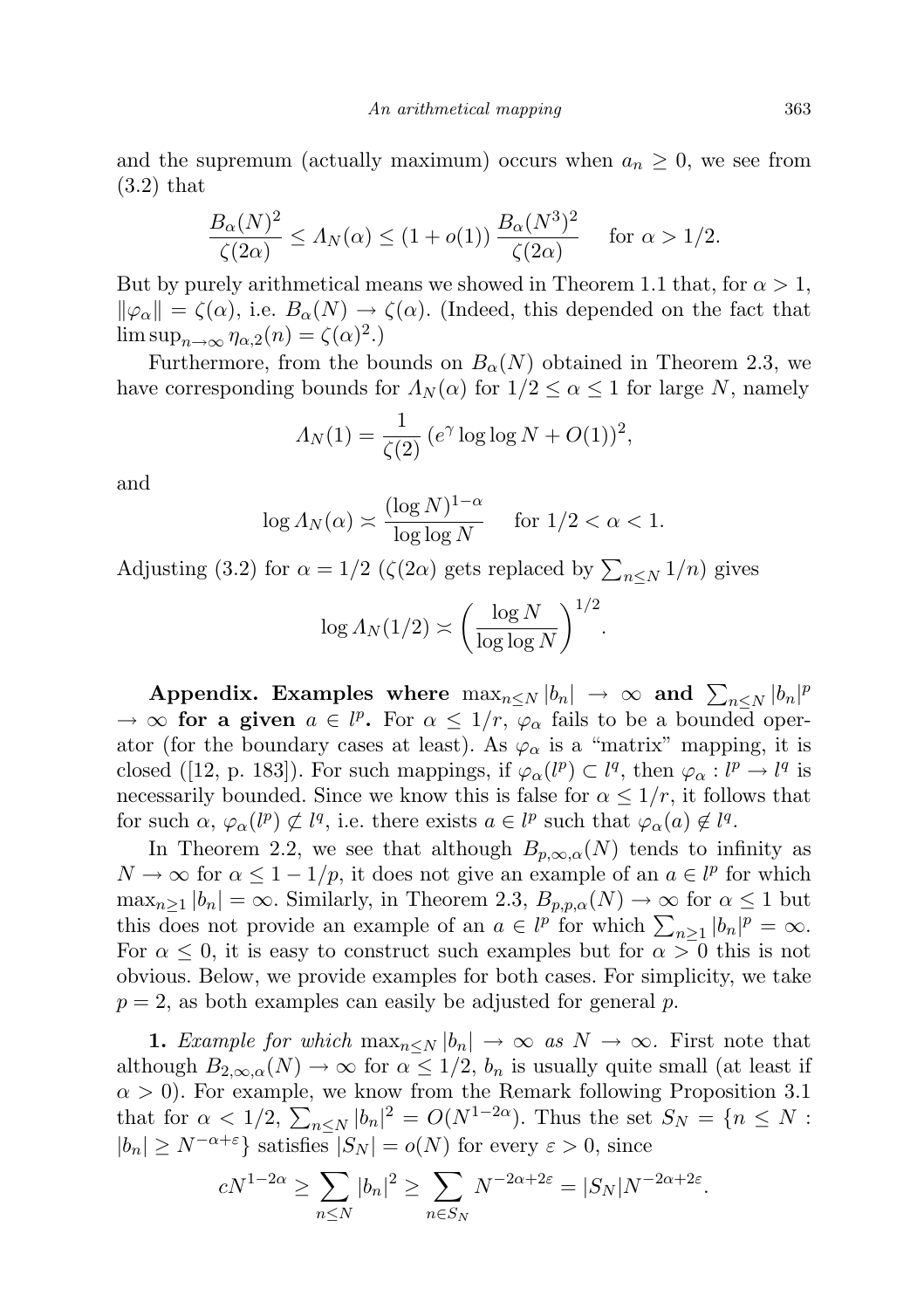Let R be an infinite subset of numbers of the form  $2 \cdot 3 \cdots P$ . Let  $\sigma'_{-\alpha}(n) = \sum_{d|n} d \leq \sqrt{n}$ , define  $d_{n,d} \leq \sqrt{n} d^{-\alpha}$ . Now for  $n \in R$  and  $d | n$  with  $d \leq \sqrt{n}$ , define

$$
a_{n/d} = \frac{\varepsilon_n}{d^{\alpha} \sqrt{\sigma'_{-2\alpha}(n)}}
$$
 and zero otherwise.

Here  $\varepsilon_n > 0$  is to be determined later. For this to be well-defined we need  $n' > n^2$  for consecutive elements  $n, n'$  of R. Hence

(A1) 
$$
\sum_{k=1}^{\infty} a_k^2 = \sum_{n \in R} \frac{\varepsilon_n^2}{\sigma'_{-2\alpha}(n)} \sum_{d|n, d \le \sqrt{n}} \frac{1}{d^{2\alpha}} = \sum_{n \in R} \varepsilon_n^2.
$$

Thus  $a \in l^2$  with  $||a||_2 = 1$  if  $\sum_{n \in R} \varepsilon_n^2 = 1$ , which we shall now assume. Now, for  $n \in R$ , we have

$$
b_n = \sum_{d|n} \frac{a_{n/d}}{d^{\alpha}} = \frac{\varepsilon_n}{\sqrt{\sigma'_{-2\alpha}(n)}} \sum_{d|n, d \leq \sqrt{n}} \frac{1}{d^{2\alpha}} = \varepsilon_n \sqrt{\sigma'_{-2\alpha}(n)}.
$$

But for any given  $\varepsilon > 0$ ,  $\sigma'_{-2\alpha}(n) \ge (1 - \varepsilon)\sigma_{-2\alpha}(n)$  for *n* sufficiently large (as long as  $\alpha > 0$ ). Thus  $b_n \geq (1 - \varepsilon)\varepsilon_n \sqrt{\sigma_{-2\alpha}(n)}$ .

Thus, in order to have an example, we need to choose R and  $\varepsilon_n$  in such a way that the sum in (A1) converges but  $\varepsilon_n \sqrt{\sigma_{-2\alpha}(n)}$  is unbounded. This is easily done; for example, by taking  $\varepsilon_n = \sigma_{-2\alpha}(n)^{-\beta}$  with  $0 < \beta < 1/2$  and making R sufficiently "thin". Indeed, by choosing R sufficiently thin,  $\varepsilon_n$  can be chosen to tend to zero as slowly as we please. In view of the bounds on  $\sigma_{-2\alpha}(n)$ , this proves:

THEOREM A.

(i) Given any function  $\phi(n)$  increasing to infinity, however slowly, there exists  $a \in l^2$  such that  $\varphi_{1/2}(a) = (b_n)$  satisfies

$$
b_n = \Omega\bigg(\frac{\sqrt{\log \log n}}{\phi(n)}\bigg).
$$

(ii) For  $0 < \alpha < 1/2$ , there exists  $a \in l^2$  such that  $\varphi_\alpha(a) = (b_n)$  satisfies

$$
b_n = \Omega\left(\exp\left\{\frac{c(\log n)^{1-2\alpha}}{\log\log n}\right\}\right)
$$

for some  $c > 0$ .

Part (i) is best possible, for, writing  $b_n = b'_n + b''_n$  where

$$
b'_n = \frac{1}{\sqrt{n}} \sum_{d|n, d \le \sqrt{n}} \sqrt{d} a_d \quad \text{and} \quad b''_n = \frac{1}{\sqrt{n}} \sum_{d|n, d > \sqrt{n}} \sqrt{d} a_d,
$$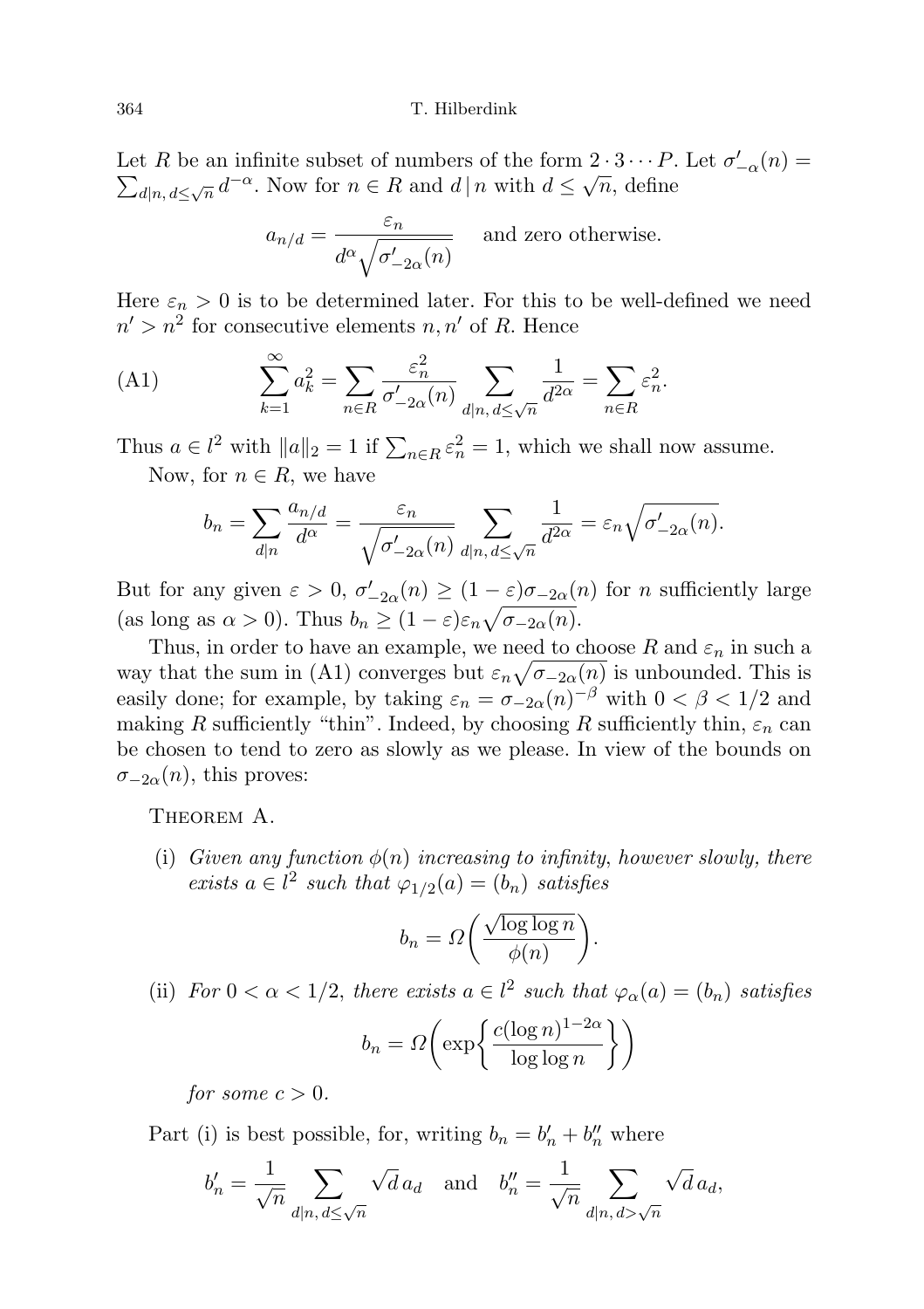we have

$$
|b'_n| \le \frac{1}{\sqrt{n}} \Big( \sum_{d|n, d \le \sqrt{n}} d \Big)^{1/2} \Big( \sum_{d|n} |a_d|^2 \Big)^{1/2} \le \left( \frac{d(n)}{\sqrt{n}} \right)^{1/2} \to 0,
$$

while

$$
|b_n''| = \left| \sum_{d|n, d < \sqrt{n}} \frac{a_{n/d}}{\sqrt{d}} \right| \le \left( \sum_{d|n, d < \sqrt{n}} \frac{1}{d} \right)^{1/2} \left( \sum_{d|n, d < \sqrt{n}} |a_{n/d}|^2 \right)^{1/2}
$$
\n
$$
\le \sqrt{\sigma_{-1}(n)} \left( \sum_{\sqrt{n} \le m \le n} |a_m|^2 \right)^{1/2} = o(\sqrt{\sigma_{-1}(n)}).
$$

Hence  $b_n = o($  $log log n)$  in any case.

**2.** Example for which  $\sum_{n\leq N} |b_n|^2 \to \infty$ . Again, let R be an infinite subset of numbers of the form  $\overline{2} \cdot 3 \cdots P$ . Define  $a_n$  as follows: for  $n \in R$  and  $d | n$  such that  $d \leq n^{3/4}$ , let

$$
a_{n/d} = \frac{\varepsilon_n}{\sqrt{d(n)}},
$$
 and zero otherwise.

This is well-defined if, for consecutive terms  $n, n'$  of R, we have  $n' > n^4$ , which we shall now assume. Then  $a \in l^2$  if and only if

$$
\sum_{n\in R}\sum_{\substack{d|n\\ d\leq n^{3/4}}}a_{n/d}^2=\sum_{n\in R}\frac{\varepsilon_n^2}{d(n)}\sum_{\substack{d|n\\ d\leq n^{3/4}}}1<\infty.
$$

But the inner sum on the right is at least  $\frac{1}{2}d(n)$ , so  $a \in l^2$  if  $\sum_{n \in R} \varepsilon_n^2$ converges.

Now, for  $n \in R$  and  $d | n$  such that  $d \leq n^{3/4}$ , we have

$$
b_{n/d} = \sum_{c \mid \frac{n}{d}} \frac{a_{n/cd}}{c^{\alpha}} = \frac{\varepsilon_n}{\sqrt{d(n)}} \sum_{c \mid \frac{n}{d}, c \leq n^{3/4}/d} \frac{1}{c^{\alpha}}.
$$

Hence

$$
\sum_{\substack{d|n\\d\leq n^{3/4}}} b_{n/d}^2 = \frac{\varepsilon_n^2}{d(n)} \sum_{\substack{d|n\\d\leq n^{3/4}}} \left(\sum_{\substack{c|\frac{n}{d}\\c\leq n^{3/4}/d}} \frac{1}{c^{\alpha}}\right)^2 \geq \frac{\varepsilon_n^2}{d(n)} \sum_{\substack{d|n\\d\leq \sqrt{n}}} \left(\sum_{\substack{c|\frac{n}{d}\\c\leq n^{1/4}/d}} \frac{1}{c^{\alpha}}\right)^2
$$

$$
\geq \frac{(1-\varepsilon)\varepsilon_n^2}{d(n)} \sum_{\substack{d|n\\d\leq \sqrt{n}}} \sigma_{-\alpha}(n/d)^2 = \frac{(1-\varepsilon)\varepsilon_n^2 \sigma_{-\alpha}(n)^2}{d(n)} \sum_{\substack{d|n\\d\leq \sqrt{n}}} \frac{1}{\sigma_{-\alpha}(d)^2},
$$

using the fact that *n* is squarefree, so that  $(n/d, d) = 1$  and  $\sigma_{-\alpha}(n) =$  $\sigma_{-\alpha}(n/d)\sigma_{-\alpha}(d)$ . Now, without the restriction  $d \leq \sqrt{n}$ , the sum on the far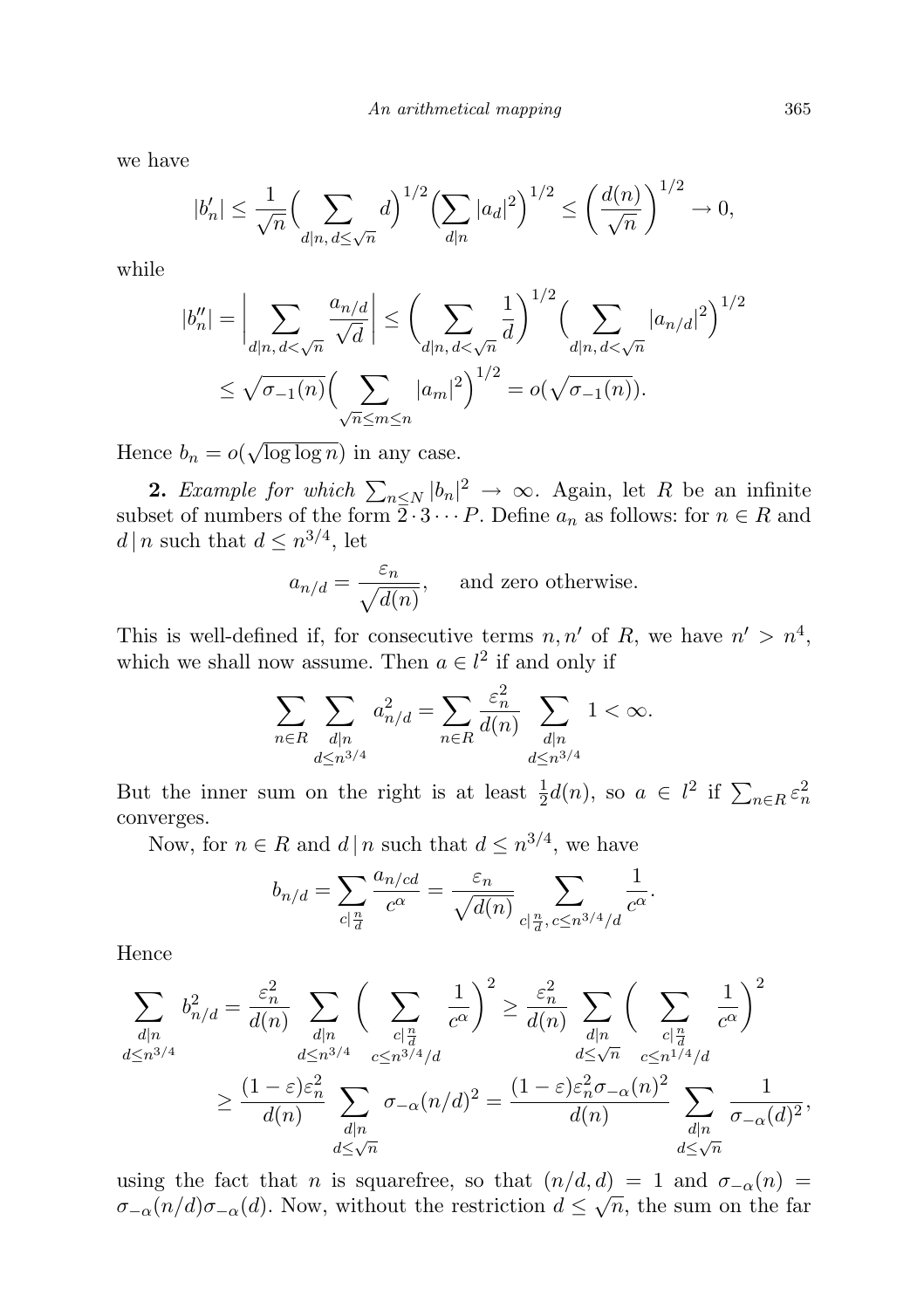#### 366 T. Hilberdink

right is of order  $d(n)/\sigma_{-\alpha}(n)$  (by using the results in 1.1 on  $\eta_{\alpha,\beta}(n)$ ). But

$$
\Big(\sum_{\substack{d\mid n\\ d\leq \sqrt{n}}}1\Big)^2\leq \sum_{d\mid n}\sigma_{-\alpha}(d)^2\sum_{\substack{d\mid n\\ d\leq \sqrt{n}}}\frac{1}{\sigma_{-\alpha}(d)^2}\asymp d(n)\sigma_{-\alpha}(n)\sum_{\substack{d\mid n\\ d\leq \sqrt{n}}}\frac{1}{\sigma_{-\alpha}(d)^2}.
$$

Since the LHS is just  $\frac{1}{4}d(n)^2$ , it follows that the rightmost sum is  $\approx$  $d(n)/\sigma_{-\alpha}(n)$  also. In particular, if  $N \in R$ ,

$$
\sum_{k \le N} b_k^2 \ge \sum_{n \le N, n \in R} \sum_{\substack{d|n \\ d \le n^{3/4}}} b_{n/d}^2 \ge A \sum_{n \le N, n \in R} \varepsilon_n^2 \sigma_{-\alpha}(n) \ge A \varepsilon_N^2 \sigma_{-\alpha}(N)
$$

for some  $A > 0$ . This can be made to tend to infinity as  $N \to \infty$ . Indeed, by choosing R as "thin" as we please, we can make  $\varepsilon_n$  tend to zero as slowly as we please. Thus:

THEOREM B.

(i) Given any function  $\phi(n)$  increasing to infinity, however slowly, there exists  $a \in l^2$  such that  $\varphi_1(a) = (b_n)$  satisfies

$$
\sum_{n \le N} b_n^2 = \Omega\bigg(\frac{\log \log N}{\phi(N)}\bigg).
$$

(ii) For  $1/2 \leq \alpha < 1$  there exists  $a \in l^2$  such that  $\varphi_\alpha(a) = (b_n)$  satisfies

$$
\sum_{n \le N} b_n^2 = \Omega\left(\exp\left\{\frac{c(\log N)^{1-\alpha}}{\log \log N}\right\}\right)
$$

for some  $c > 0$ .

Probably with some more effort, the  $\log \log N$  in (i) can be turned into a  $(\log \log N)^2$ .

Acknowledgements. The author is grateful to the referee for pointing out the recent paper by Soundararajan [11], in which a "resonator" method was developed and used to find  $\Omega$ -results for  $\zeta(1/2 + it)$ . The method employed in this paper regarding  $\Omega$ -results for  $\zeta(\alpha + it)$  is similar in nature. Indeed, we subsequently used Soundararajan's method to obtain the upper bounds for  $B_{p,p,\alpha}(N)$  for  $\alpha > 1/p$  and the approximate formula for the case  $\alpha = 1/p$ .

### References

- [1] R. Balasubramanian, J. B. Conrey and D. R. Heath-Brown, Asymptotic mean square of the product of the Riemann zeta-function and a Dirichlet polynomial, J. Reine Angew. Math. 357 (1985), 161–181.
- [2] A. Granville and K. Soundararajan, *Extreme values of*  $|\zeta(1+it)|$ , in: Ramanujan Math. Soc. Lect. Notes Ser. 2, Ramanujan Math. Soc., Mysore, 2006, 65–80.